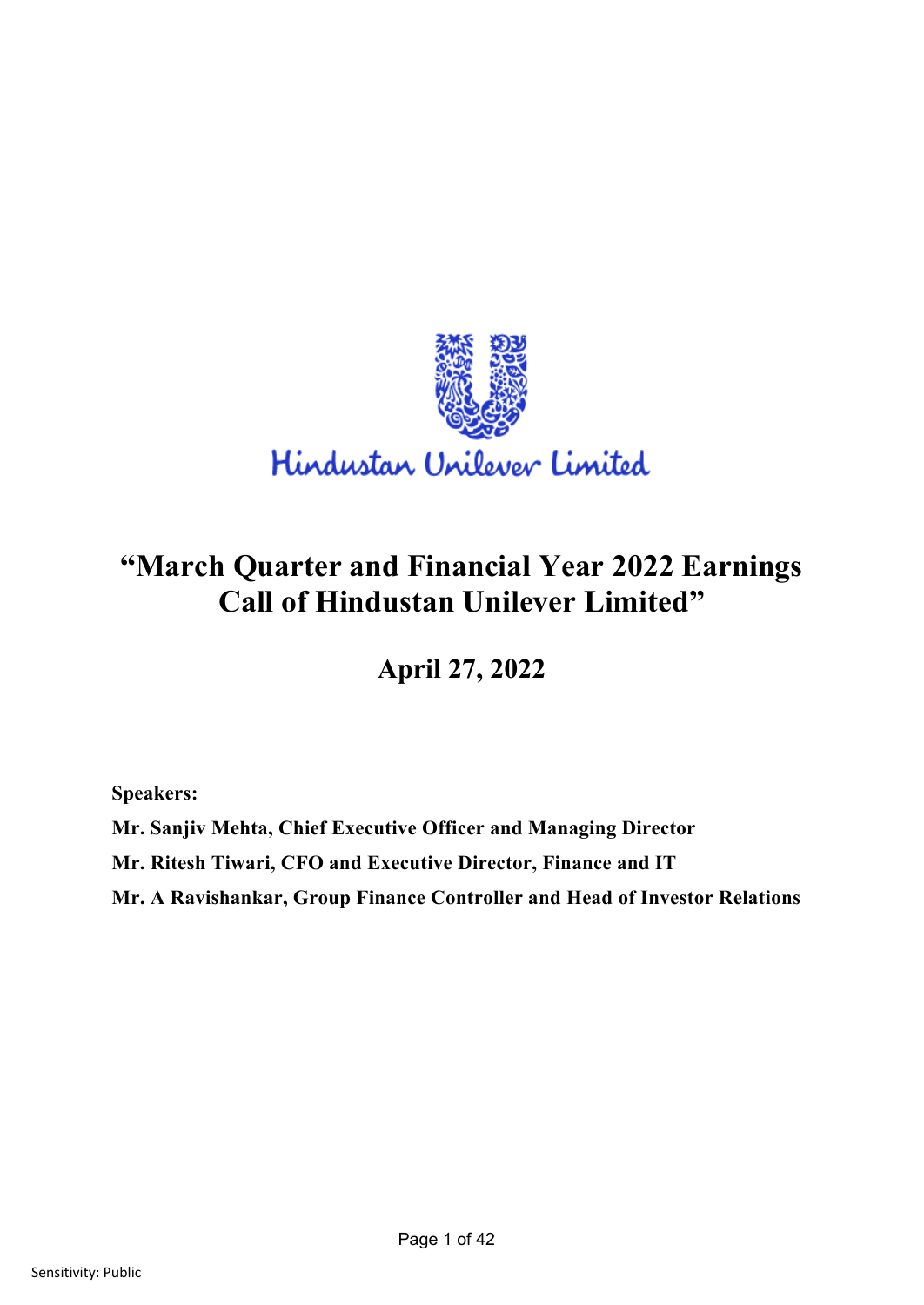

**Moderator**: Ladies and gentlemen, good day and welcome to Hindustan Unilever Limited Conference Call for the results for the March Quarter and Financial Year ended 2022.

> As a reminder, all participant lines will be in the listen-only mode, and there will be an opportunity for you to ask questions after the presentation concludes. Should you need assistance during this conference call, please signal an operator by pressing "\*" then "0" on your touchtone phone. Please note that this conference is being recorded.

> I now hand the conference over to Mr. A. Ravishankar, Group Controller and Head of Investor Relations. Thank you and over to you, sir.

**A. Ravishankar**: Thank you Stanford. Good evening, ladies and gentlemen. Welcome to the conference call of Hindustan Unilever Limited.

> We will be covering this evening the results of March quarter and financial year ended  $31<sup>st</sup>$  March 2022. On the call with me from HUL is Mr. Sanjiv Mehta, CEO and Managing Director; and Mr. Ritesh Tiwari, Chief Financial Officer, HUL.

> We hope that you are staying safe and healthy. We will start the presentation with Sanjiv, talking about our performance in this financial year, and the progress we have made on our strategic priorities. Then Ritesh will share deeper insights into our in-quarter performance and share our future outlook as well.

> Before we get started with the presentation, I would like to draw your attention to the safe harbor statement included in the presentation for good order sake. With that, over to you, Sanjiv.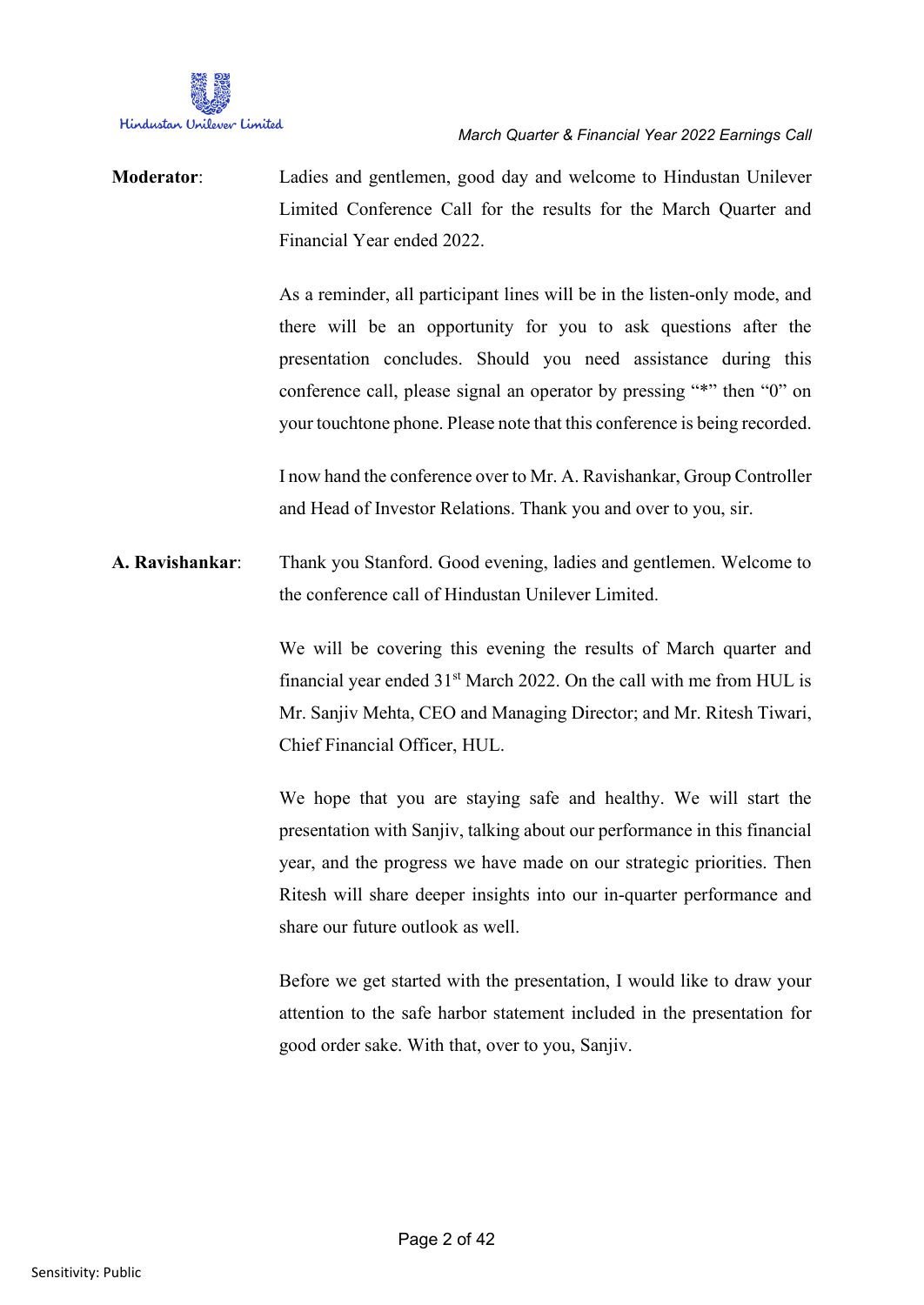

**Sanjiv Mehta**: Thank you Ravi. Good evening, everyone. Always a pleasure to interact with you all. And let's first look at the Full Year '22 Performance. And what a year it has been. To begin with, I am absolutely delighted to report that we have crossed the Rs. 50,000 crore turnover mark in this fiscal.

> Our growth at 11% was significantly ahead of the market. We consistently grew our consumer franchise and gained both value and volume market shares. In a large part of our business on L3M as well as on MAT basis.

> Our EBITDA margins for the year were at a healthy 24.8% and almost flat versus last year, an extremely commendable performance of balancing growth and profitability.

> Profit after Tax and earnings per share grew 11%. In such a challenging context, robust performance is reflective of our strategic clarity, the strength of our brands, our execution prowess and our agility and adaptability. Our belief that sustainable and purposeful business drive superior performance is clearly reflected in the strong performance that we have delivered, while also making significant progress on our sustainability agenda.

> In calendar year '21, we have become plastic neutral, i.e., we have collected and safely disposed more plastic waste than what we use in packaging our finished products.

> We are building a strong business. Even in such a difficult year, we have made good progress on our strategic thrust area. This has not only helped us deliver a solid in year performance but have also made us a much stronger business, which is much better prepared to win in this fast changing world. In the next few slides, I am going to talk to you about each of the thrusts.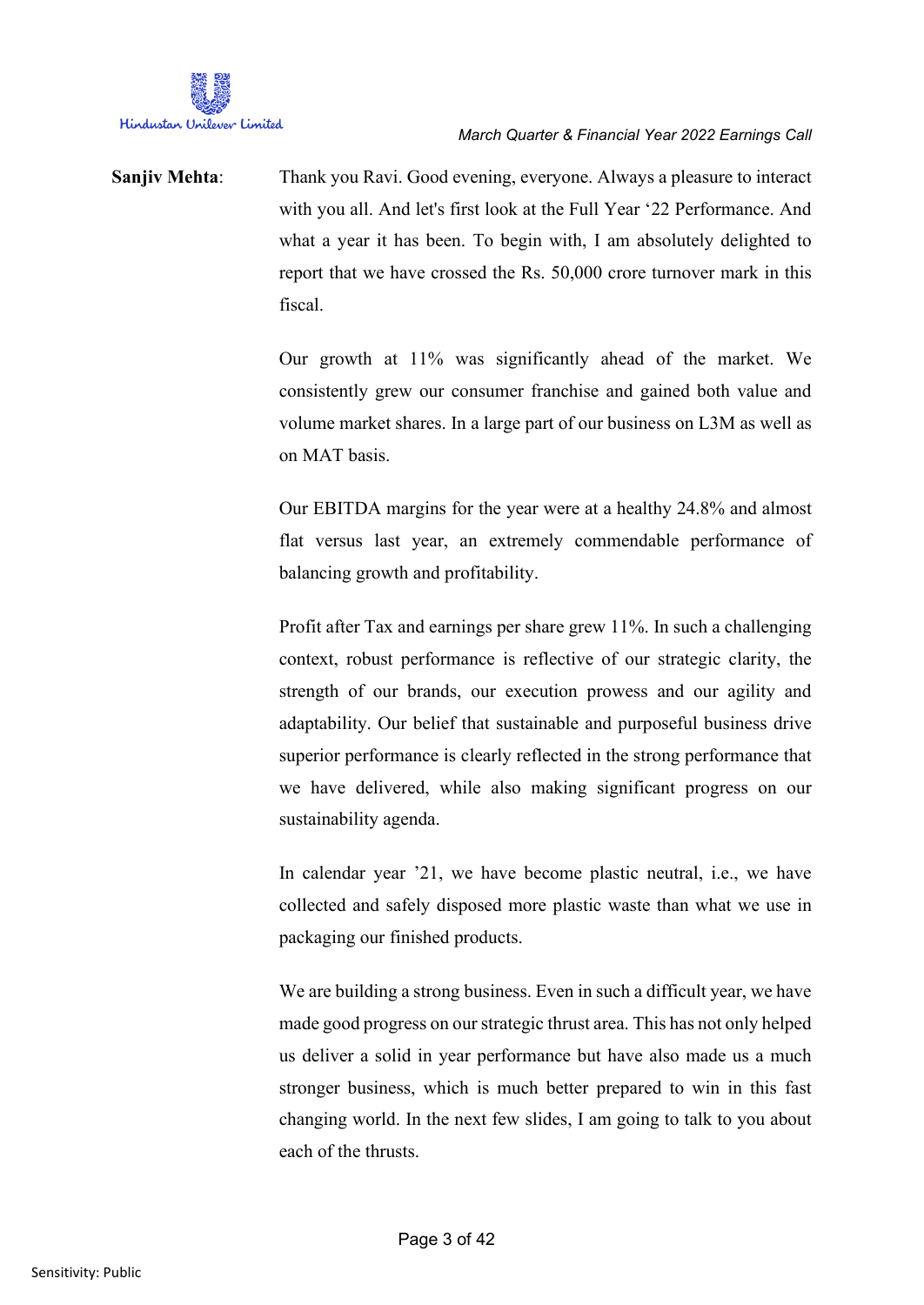The first is of course winning with our portfolio; you have a wide and resilient portfolio of more than 50 purposeful brands, spanning 15 FMCG categories. In more than 80% of our business we are strong market leaders. In such difficult times, consumers tend to stick to large and trusted brands that offer better price value equation.

Another distinguishing strength of our portfolio is that our brands straddle the price benefit pyramid, offering consumers the choice at relevant price points. This ensures that we are able to cater to the needs of consumers looking to upgrade to products with higher order benefits, and also to consumers who are trying to manage their household budget in times of inflation.

While we already have a wide portfolio, we are tapping into new demand spaces. Our strong marketing and R&D capabilities enable us to quickly pick up consumer trends and address them. Our ability to do market development at scale, positions us well to build these categories of the future.

In the last couple of years through sharp focus on portfolio choices, we have expanded our play in Premium Beauty and Hair care, Functional Nutrition, Foods, Detergent, Capsules and Dishwashing products. These are great products from trusted brands and are already finding good traction with consumers.

We have 16 brands with turnover of more than Rs. 1000 crore and together these brands make up more than 75% of our top-line. Surf Excel and Brooke Bond lead the pack with each contributing more than Rs. 5,000 crore. Surf Excel has also become the largest fabric solutions brand in India. Three of our brands, Vim, Rin and Dove joined the Rs. 2,000 crore club this year. Further Ice Cream brand, Kwality Wall's crossed a Rs. 1,000 crore turnover mark.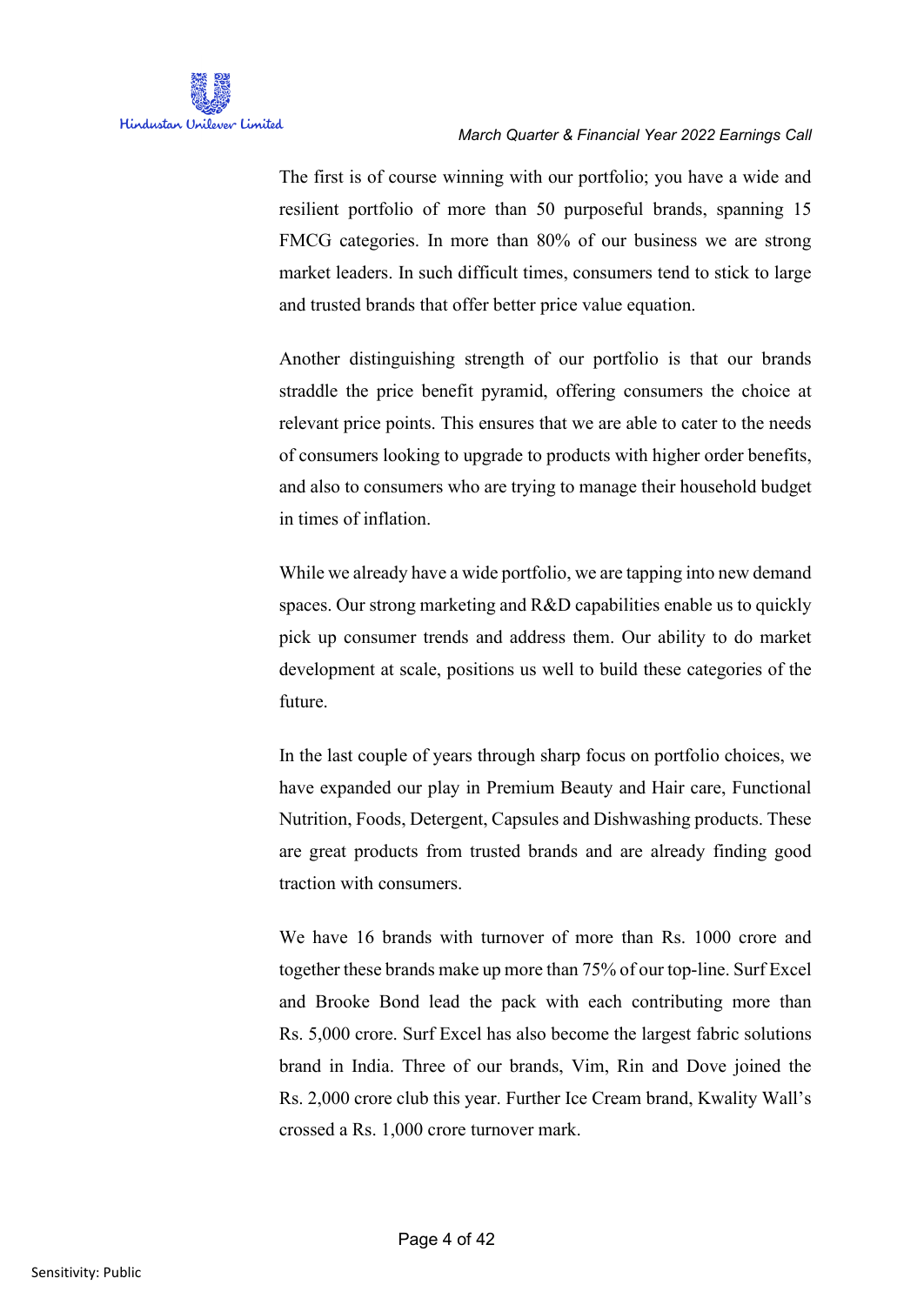

Overall, we added a very sizable Rs. 5,000 crore to our top-line this fiscal year. Importantly, Rs. 900 crore came through innovations, clearly showing our agility in responding to the evolving consumer trends.

Consumers continue to be increasingly discerning, looking for highly effective products. To meet the growing consumer needs, we are creating more superior products; bringing the best of our marketing insights and R&D together. We now have 2x more superior products when compared versus 2019. It does not mean that the rest of our products are inferior, it just means that the others are at par with competition on functionality.

Bringing alive the magic of marketing, we created impactful campaigns which not only helped strengthen brand salience, but also won many external accolades. Dove #StopTheBeautyTest won a Silver Line at the Cannes Festival of Creativity.

We were the most awarded advertiser at EMVIES, winning a total of 31 awards for various media campaigns. We were also recognized as "The Best Media Client of the Year".

Three campaigns from HUL were part of the WARC 2022 World's Most Awarded Campaign. And we won seven awards at the Festival of Media.

Clearly, we are winning with our brand with a force for good, powered by purpose and innovation.

Let me now talk about execution:

With 29 factories, 35 depots and over 3500 distributors, we sell our products to nine million stores. Our operations are spread across the length and breadth of the country. It is important that despite the massive size of operations, we remain agile, adaptable and resilient. We are debottlenecking our capacities and increasing the number of formats,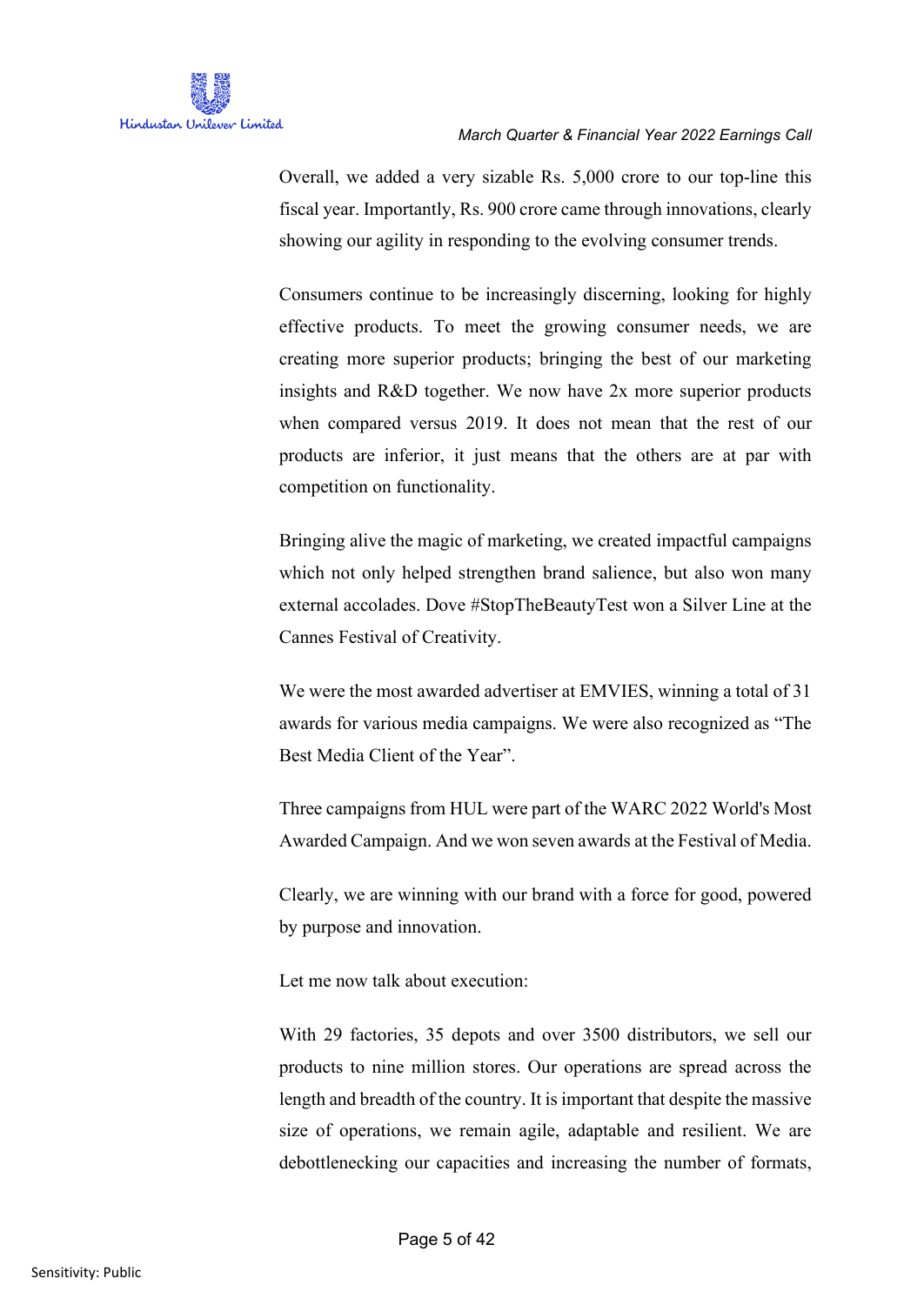

manufactured per site, through shorter production runs and smooth changeover we are able to manufacture 80% of our SKUs every three days.

Almost our entire production happens locally in India, providing supply certainty and cost effectiveness. We are manufacturing closer to where the demand is. As a result, the distance traveled by our products is down 8% on a YoY basis. We have expanded our distribution and assortment, taking it to 1.15 times of pre-COVID level.

With the increase in footfalls, modern trade stores are bouncing back. And we are partnering with them for our joint marketing plan and providing consumers the best shopping experience.

Now this chart summarizes the challenge that we have been facing in terms of material cost inflation, and how we navigate this with the agility to grow our consumer franchise and at the same time protect our business model. These are the two most important imperatives at this stage. Till now our practice has been to quote market inflation numbers, which are external numbers before any cost savings that we make. However, with a dramatic inflation, we thought it will be useful to give you a sense of material costs increase that we see in the business through the lens of NMI or Net Material Inflation.

NMI is net absolute inflation after adjusting for the benefit of our buying efficiencies, hedging, product design or redesign to value and other savings. NMI that we have seen in March quarter of '22 was 4.5 times of the NMI in June quarter '20. In fact, the NMI in full year '22 has been higher than the cumulative NMI we had seen in the last five years.

Despite this unprecedented level of inflation, we have been able to keep our margins almost flat versus last year and have grown significantly ahead of the market. In fact, our market share gain this year, is the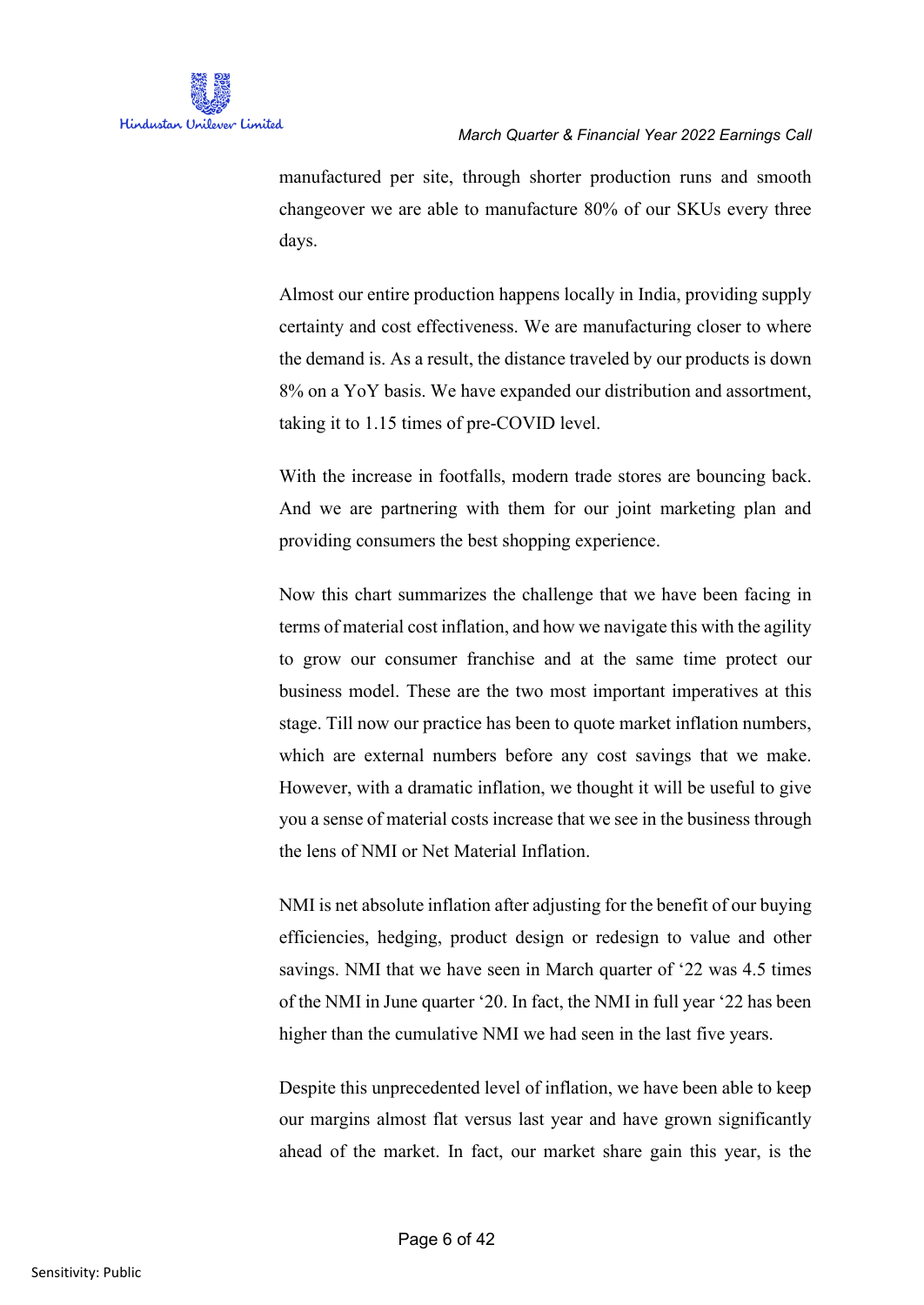

highest YoY market share gain we have seen in more than a decade. Through Dynamic Financial Management we grew our consumer franchise and protected our business model. We reduced costs by driving savings harder, which stood at 7% of our turnover. Using our WiMI strategy we capture the opportunities to premiumise resulting in 2x growth for the premium portfolio versus rest of the portfolio.

The strength of our brands enabled us to take calibrated price increase. We also ensured our brands are well supported by investing competitive levels of A&P and ensuring that the share of voice remains ahead of share of market.

Reimagine HUL as all of you know has been a key pillar of our growth strategy. We have spoken about in detail in our earlier conversations. And today I just want to give you an overview of the key action that we have taken in the space.

Let's talk first about Consumer Ecosystem.

As part of our digital first journey on Lakme, we are leading brand building online, whether it be through Influencer Marketing at scale of pioneering new initiative, like Influencer Commerce. We are already India's #1 beauty brand on Instagram with 2.3 million followers. Lakme is also leading the charge on making beauty shopping easier online, through Beauty Tech solution like a Virtual Try-On, Foundation Finder or Skin Analyzer. All of these technologies use Artificial Intelligence to help consumers find the right products and even try it on virtually replicating an offline experience. We had more than 2 million unique trials of our Beauty Tech in the last year, and a conversion and average order value for these consumers is 2x of average.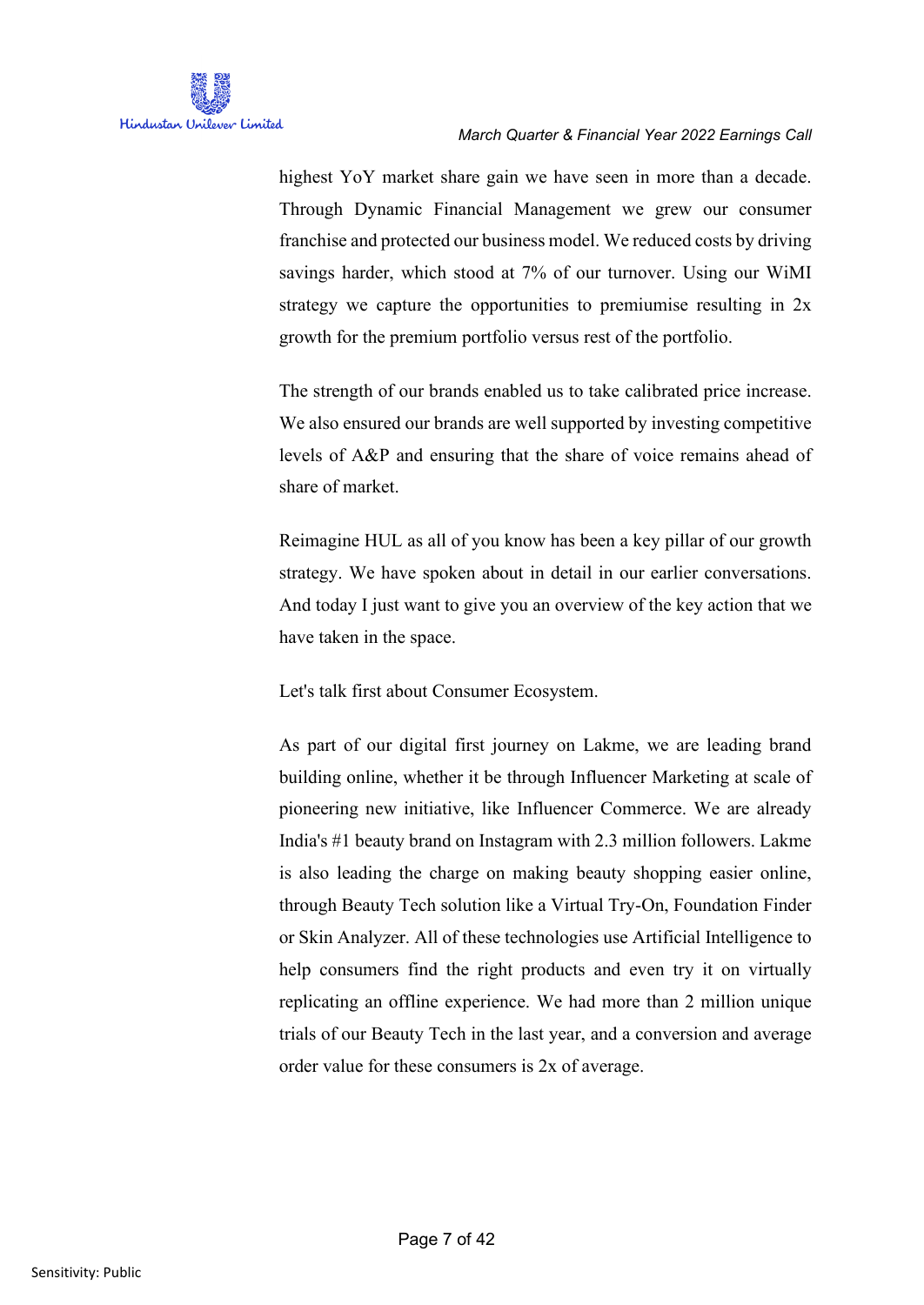

We are scaling up Ecommerce capabilities. Our D2C website already has 25 million annual website visits. And together with the Ecommerce platform, our online sales today contribute 30% of our Lakme business.

From a customer ecosystem lens we are leveraging technology and digital solutions across channels and customer. You have heard from us about our eB2B app Shikhar, and the work we are doing to digitize general trade. As of March'22, we have crossed more than 800,000 stores, adding 1000 stores every day in this fiscal. Our Ecommerce business continues to grow ahead of rest of the channels. Design for channel is a key strategic priority for us as we increasingly design our portfolio to meet the requirements of different channels. We are also reaching out to consumers directly through our own D2C platforms, providing them with a unique shopping experience. It is good to see that our digital initiatives are scaling up fast. In March quarter'22 digitized demand capture, across our future ready platform was more than 20%. This also gives us a unique ability to run our demand generation activities in a disruptive way.

Talking about digital operations our Home Care factory in Dapada has joined the World Economic Forum's, Prestigious Lighthouse Network. It is the first FMCG manufacturing site in India to have received the status.

The network include sites that have implemented end-to-end digitization across the value chain, pushing boundaries of technological advancement. This recognition is testament to our sustained focus on making our supply chain future fit, as part of our Reimagine HUL agenda.

Our nano-factories help us to produce niche and on-trend products in smaller batch sizes. We now have three nano-factories, which can produce around 100 SKUs. These provide us greater speed and agility.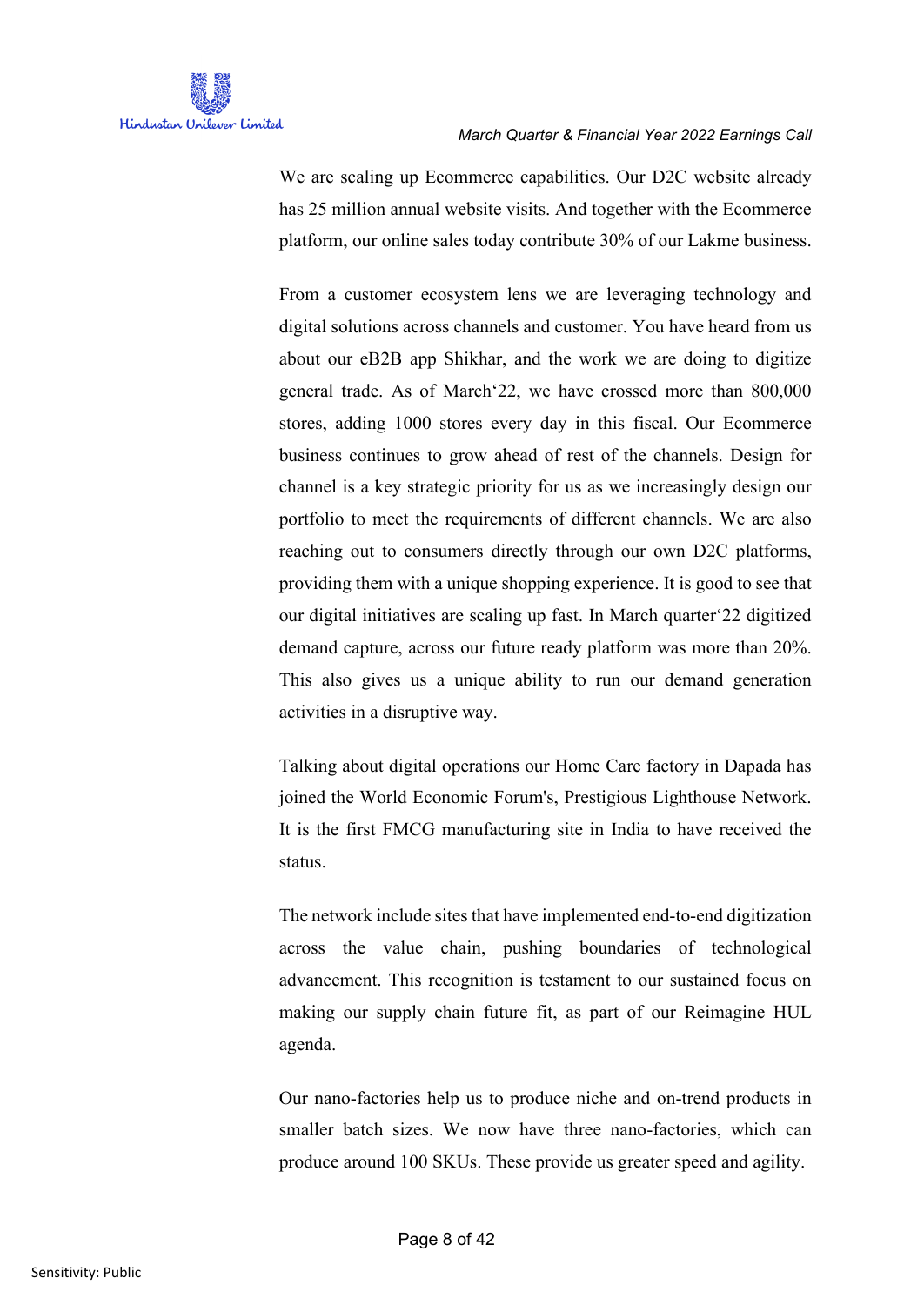Samadhan, our Advanced Fulfillment Center is a classic example of how we are rethinking about each node in our operation system, to find efficiencies and optimize the process by integrating data and technology. Samadhan allows us to reduce our end-to-end fulfillment cycle time. These are some examples of the significant progress we are making in our Reimagine HUL journey.

Let me cover a bit more on the progress of our sustainability agenda. We are decarbonizing operations by using alternative sources of energy such as wind, biomass, solar. And have completely eliminated the use of coal across all our manufacturing operations. Further, we are deploying energy efficient technology, leveraging our load more travel less strategy to reduce distance traveled by a product. These actions have helped us achieve a 94% reduction in CO2 emissions across operation, when compared to our 2008 baseline.

We all know that India is a water scarce country. Through the Hindustan Unilever Foundation we are supporting and amplifying scalable solutions to help address India's water challenges. Till date the foundation has delivered a cumulative and collective water potential of over 1.9 trillion liters across thousands of villages. To underscore the importance of the water potential created by HUF, it is more than the drinking water needs of India's entire population for a year.

Promoting good health and wellbeing is another focus area for us. During the year we launched three more Suvidha Centers, and we now have seven such Community Health and Sanitation Centers in Mumbai. The recently launched center in Dharavi is one of the largest community toilets in India, catering to the needs of 50,000 people. These centers provide a life of dignity to our slum dwellers.

We are further expanding our Shakti Initiative, and now support over 160,000 rural women entrepreneurs. We are creating a larger social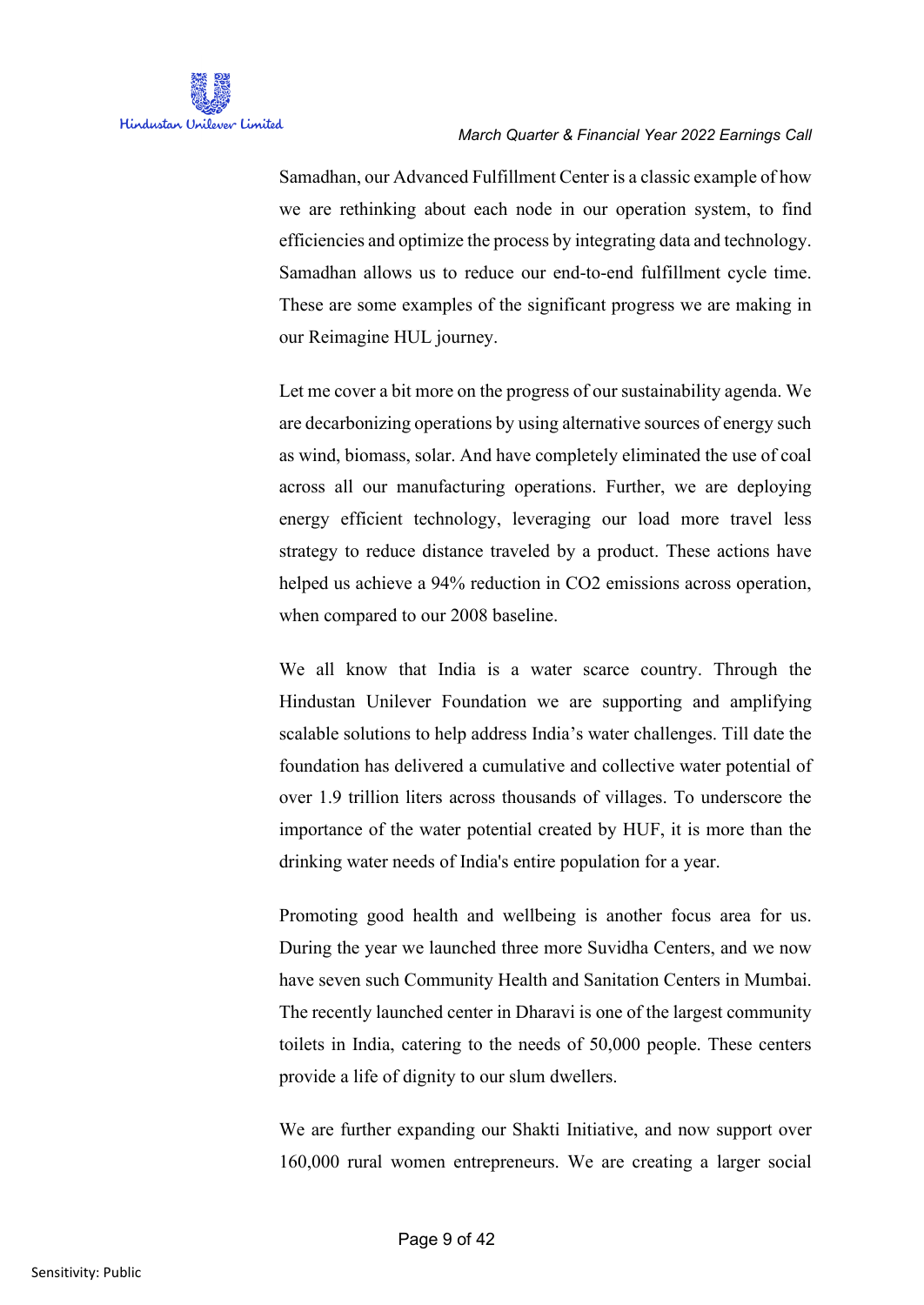

impact by training them on nutrition awareness, waste recycling, women empowerment, etc. We are helping them become a beacon of social change at the village level.

These are only a few examples of the extensive work that we are doing in the area of sustainability. We will shortly be sharing a full suite of ESG commitments across the three compass pillars of improving the health of the planet, improving people's health confidence and wellbeing, and contributing to a fairer and more socially inclusive world.

Now before handing over to Ritesh, to take you through our financials in more detail, I would like to say that this has been a remarkable year. Despite a very challenging external environment we have delivered strong all-round performance, crossed the Rs. 50,000 crore turnover mark. I am sure that there is one of the many milestones that we will continue to craft in our journey.

I am equally happy to report the excellent progress we made on our strategic thrust areas to build a purpose led and a future-fit organization. This suits us very well for long-term value creation, for all our stakeholders. With this over to you Mr. Tiwari.

**Ritesh Tiwari:** Thank you Sanjiv. Good evening, everyone. I will now walk you through our in-quarter performance and our future outlook.

> We had a strong close to the year with a good all-round delivery in March quarter. Turnover grew 10% with flat underlying volume growth. Growth was competitive with more than 75% of our business gaining value and volume share across both MAT and last three-month basis.

Talking about underlying volume growth:

Let me reiterate the impact of price point packs which we had spoken during our December quarter results. Almost 30% of our business comes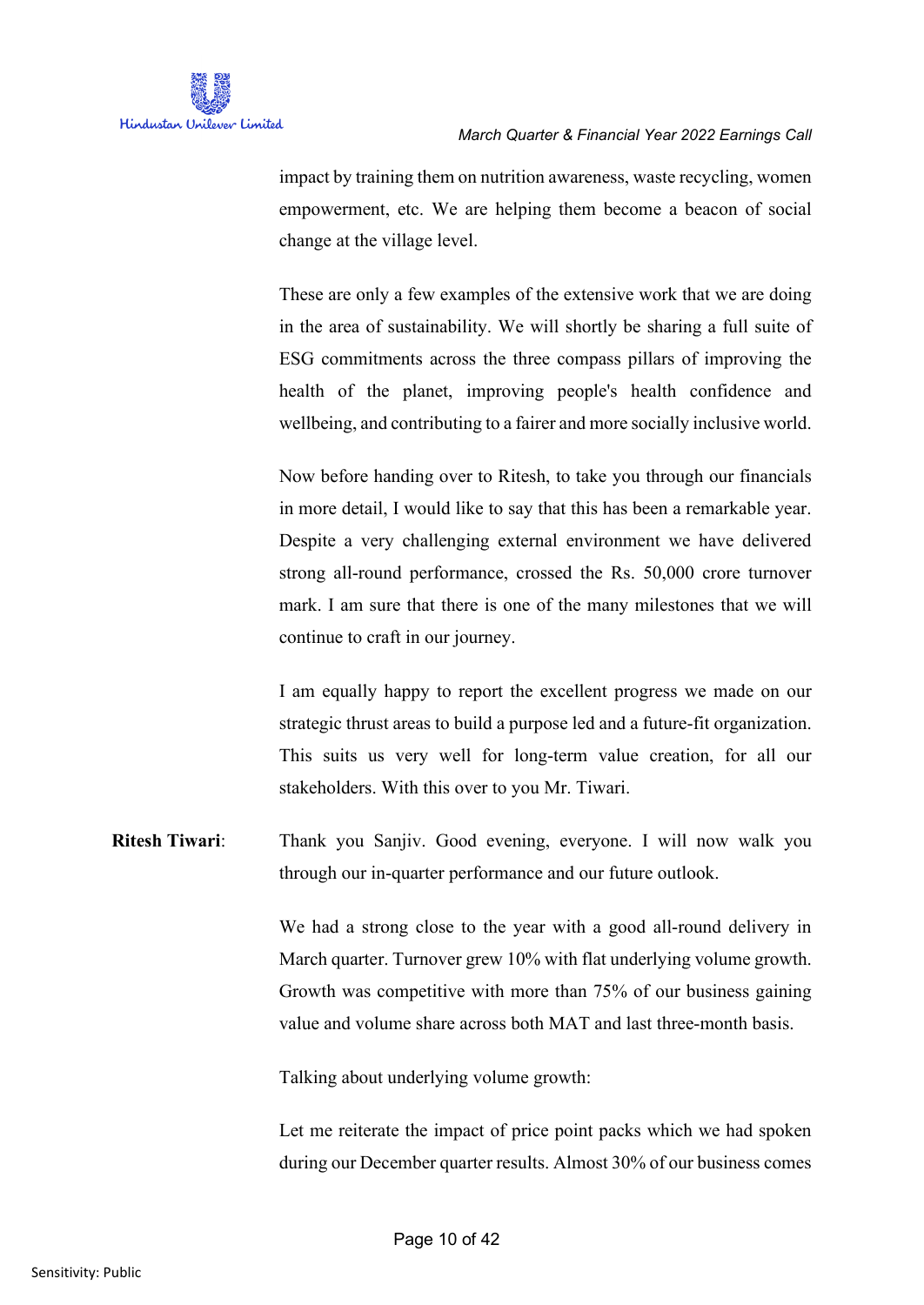from packs that operate at magic price points like Rs. 1, Rs. 5 or Rs. 10. In these packs our preferred mode of taking price increase is by reducing grammage. As a result, even the same number of units sold leads to volume decline. This had a circa 2% to 3% impact on our UVG.

Moving to our bottom line performance:

Sequentially inflation has worsened in the quarter, as we had anticipated and called out earlier in the DQ results. This has resulted in a 290 BPS sequential, and 330 BPS year-on-year increase in our cost of goods sold. In the backdrop of this unprecedented input cost inflation, I am pleased that we have dynamically managed our business to deliver a healthy EBITDA margin of 24.6%, a marginal decline of 20 bps year-on-year. Our laser sharp focus on driving savings across all lines of P&L coupled with calibrated pricing, while investing behind our brands competitively has been driver of the strong performance.

Profit after Tax, but before exceptional item was up 9%. Our net profit at Rs. 2,327 crore increased 9% versus MQ'21.

Now let me give you a breakdown of the growth across the three divisions:

Home Care sustained it's very strong, double digit growth momentum growing at 24%. Beauty & Personal Care grew ahead of the market at 4% led by skin cleansing. Foods & Refreshment delivered a strong performance growing at 5% on back of an exceptionally high base. We will get down to talk about performance within each of the division in subsequent slides.

Now let me talk about some of the innovations we landed in the quarter: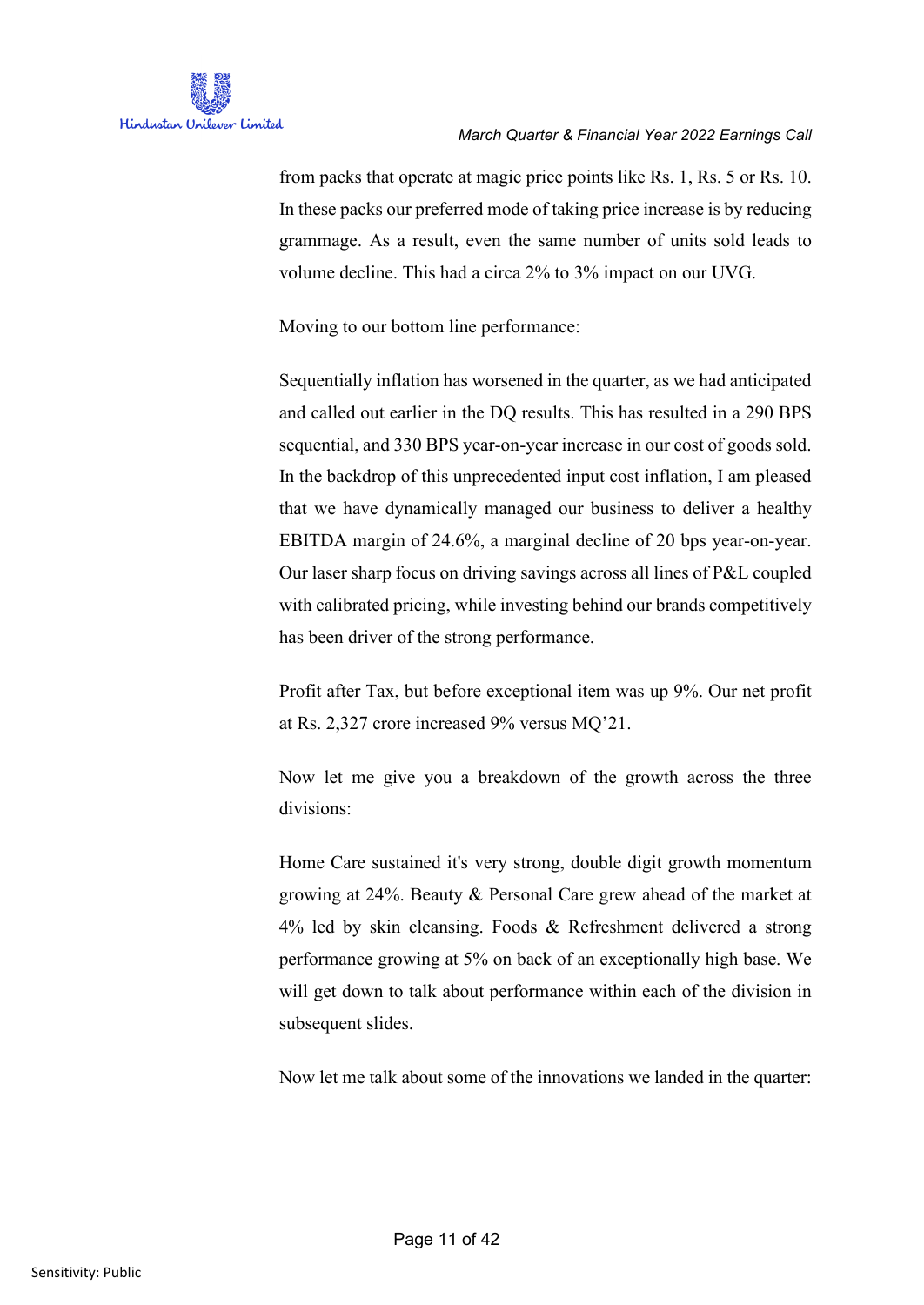

Lifebuoy has launched powder handwash, at a price point of Rs. 10 which makes 200 ml of liquid handwash. It is our country's most affordable liquid handwash.

Dove's new Hair Therapy helps prevent hair breakage and is made without sulfates, that gives gentle nourishing care.

Sunsilk has added Onion and Jojoba oil shampoo to its franchise, while Lakme Absolute has launched a new eye makeup range that includes long lasting Explore pencil, range of 10 pencils with matte and metallic finishes.

Ahead of summer, Kwality Wall's has launched exciting new ice cream flavors like Trixy Blueberry Cheesecake, Royal Kulfi, Black Forest Feast and Cassata Cake.

Talking about a few marketing campaigns this year in IPL, Boost is celebrating newcomers - emerging superstars of the game for the grit, determination and relentless perseverance. Dove activated its new campaign on body wash, while Dove and Comfort activated campaigns in South India. Surf Excel came up with this new Holi campaign and Cornetto launched, a delightful film, 'making the first move' featuring Alia Bhatt.

Home Care had another strong quarter of double digit growth enabled by robust performance in both Fabric Wash and Household Care. Both categories grew in strong double digits with all part of portfolio performing well. Home Care grew volumes in mid single digit, reflecting the strength of our brands to price up in inflationary conditions.

Liquids and Fabric Conditioners continued its exceptional momentum and grew handsomely. Further Surf Excel has become the largest fabric solutions brand in India in this fiscal. With more input cost inflation we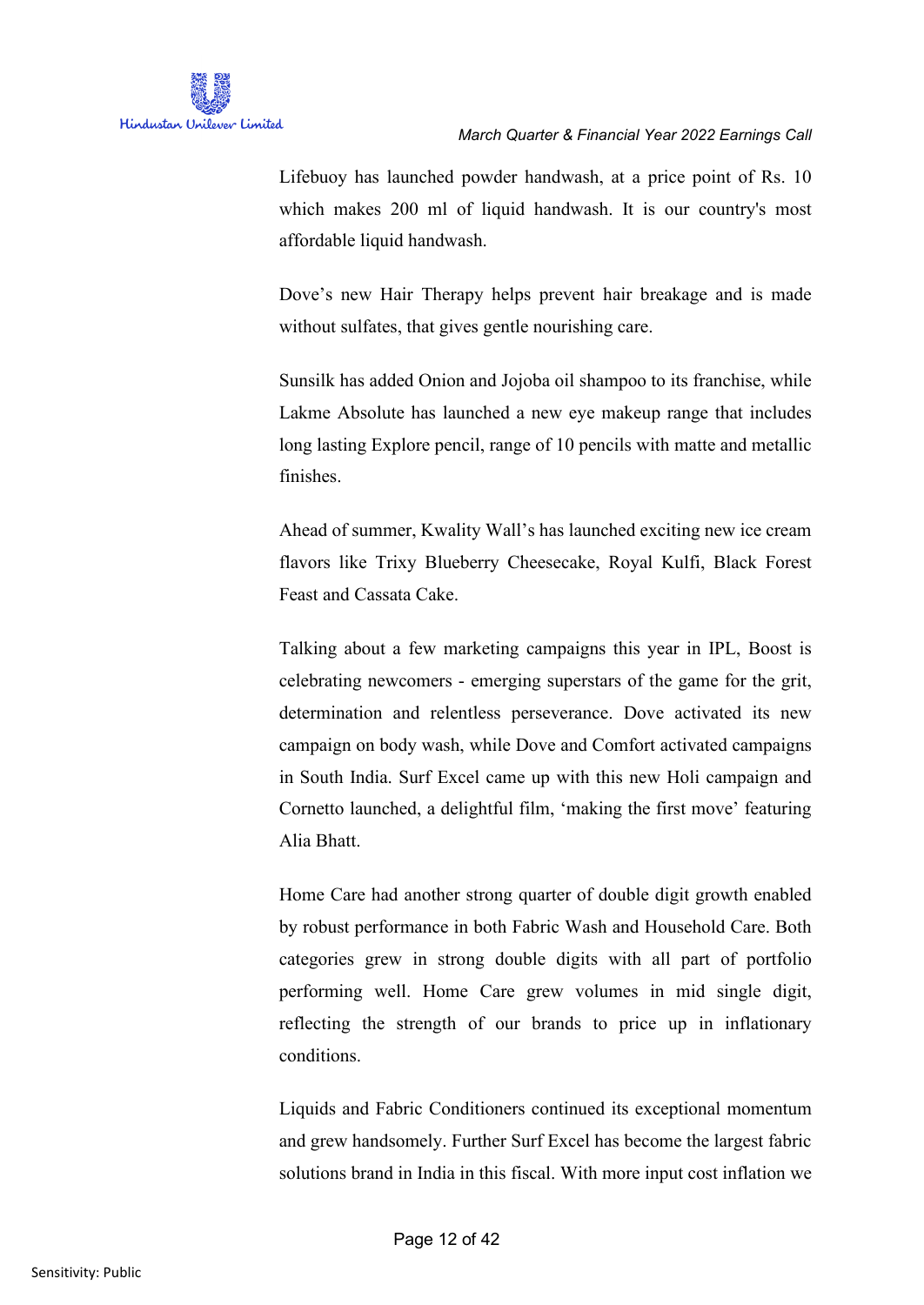

have continued with our calibrated pricing approach in both fabric wash and household care.

Beauty & Personal Care grew competitively at 4% amidst slowdown in market growth due to impact of high inflation on discretionary consumption.Skin Cleansing delivered double digit growth driven by pricing and led by strong performance in Lux, Dove and Pears. Hair Care continued its strong competitive performance in the quarter with all brands gaining shares. In Skin care, premium portfolio grew and double digit, Glow & Lovely, Talc and Color Cosmetic had soft quarter due to COVID wave III and market slowdown.

Let me now turn to Food & Refreshment:

F&R grew 5% on a very high base of 36% in MQ21. Tea continued its robust performance and grew competitively on an exceptionally high prior year comparator. We expanded our value and volume market share in the quarter. Coffee grew in double digits.

In Health Food Drinks, we continued our focused market development actions to build category relevance and penetration. During the quarter we did more than 10 million home-to-home connects. We also launched new persuasive communication in both Horlicks and Boost. In the context of moderating market growth for the category, due to its discretionary nature, these actions have helped us continue gaining, market share and penetration.

Foods delivered a high double digit growth with all parts of the business doing well. Our recent food innovations, peanut butter and mayonnaise continue to gain traction with consumers. Ice Creams had a very strong quarter with high double digit growth. I had spoken earlier about exciting range of innovation, we launched for this year, summer.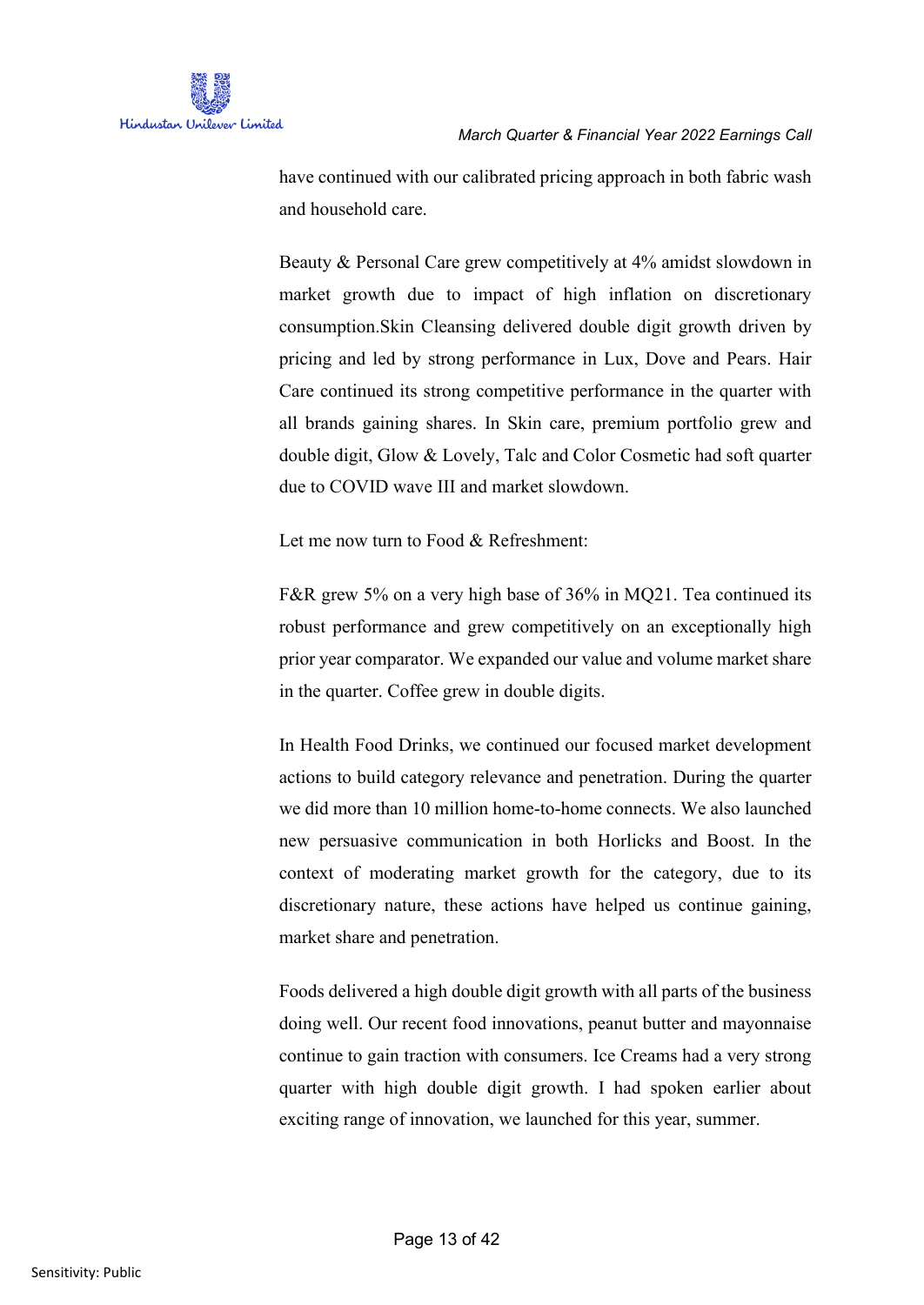

In summary, our performance has been strong both on top-line and bottom line. While I have covered most lines, let me give you a quick highlights on few other items.

We continue to invest competitively in A&P. Sequentially, we stepped up A&P by Rs. 100 crore or about 60 BPS. Our marker has been to ensure that our share of voice is ahead of our share of market, and our brands are well supported. Both employee costs and other expenses, see the benefit of turnover leverage flowing in apart from benefits of various savings programs.

Exceptional items include gain from sale of an old factory-line, offset by normative recession expenditures. Our ETR for the quarter was 25.6% which takes our full year ETR to 24.9%.

Sanjiv has already spoken in detail about our full year delivery. Let me quickly recap the numbers.

Top-line grew 11% in financial year 2022. Our turnover crossed Rs. 50,000 crore and we added more than Rs. 5,000 crore during the year. Underlying volume growth for the year was 3%.

Moving to bottom-line performance, despite unprecedented levels of inflation through the year, we have dynamically managed the business and delivered a healthy EBITDA of 24.8%, declining marginally by 20 bps year-on-year. We delivered a net profit of Rs. 8,818 crores translating to a strong double digit EPS growth. Our track record of strong cash generation continued, we delivered about Rs. 11,700 crores of cash from operations.

This chart gives you a snapshot of our segmental performance on a full year basis. As you can see, growth has been broad-based, and overall segmental margins also continue to be healthy across the three divisions.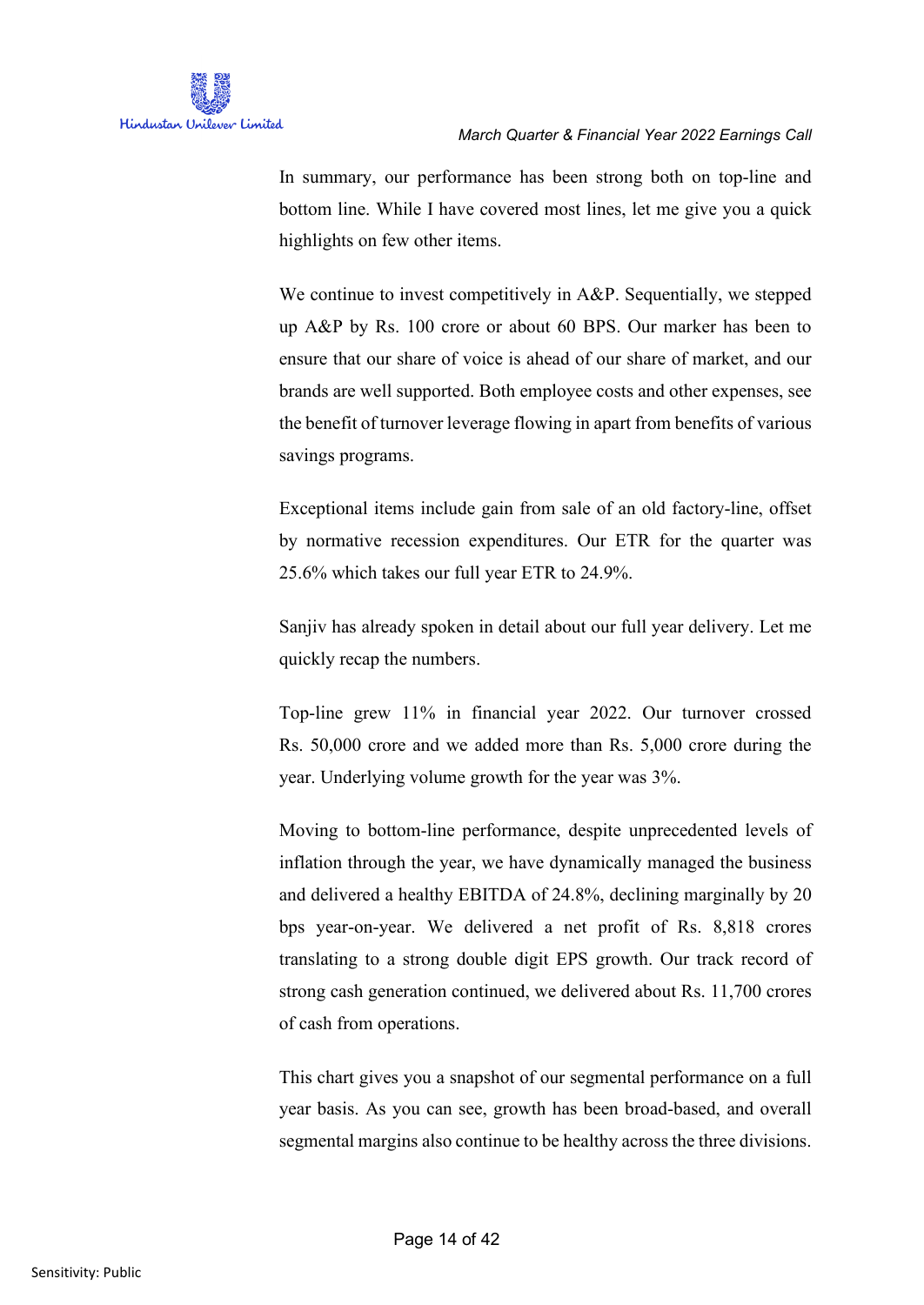

Considering our strong performance, the Board of Directors have proposed a final dividend of Rs. 19 per share. Along with interim dividend of Rs. 15 per share, the total dividend for this year is Rs. 34 per share. The total dividend amount for the year is Rs. 7,989 crores.

Now before moving to external contexts and our outlook, let me summarize what we have covered till now. It was a solid all-round performance in the year, we became a Rs. 50,000 crore turnover Company grew top line at 11%, significantly ahead of the market. Our dynamic financial management helped us strike the right balance of competitive top-line growth and managing healthy margin in the face of unprecedented input cost inflation. We delivered double digit EPS growth.

We continue to strengthen our market leadership with highest market share gains that we have had in more than a decade. It was comprehensive market beating performance, which share gains in all three divisions, across price segments, across region, both in urban and rural. We have made excellent progress on ESG and on our digital transformation agenda.

Now moving on to external environment and our outlook. Operating environment remains challenging. Commodity inflation continues to be a significant headwind for the industry. The recent developments have added further volatility to commodity markets pushing prices for various commodities, including Brent Crude, Vegetable Oil, Agri commodity is even higher.

CPI inflation has also been increasing, has now breached RBI's threshold for last three months in a row. Latest inflation survey by RBI clearly indicates that houses are feeling the pressure of inflation with 71% responded that they are expecting more inflation in the coming months. This is also influencing consumer behavior as they try to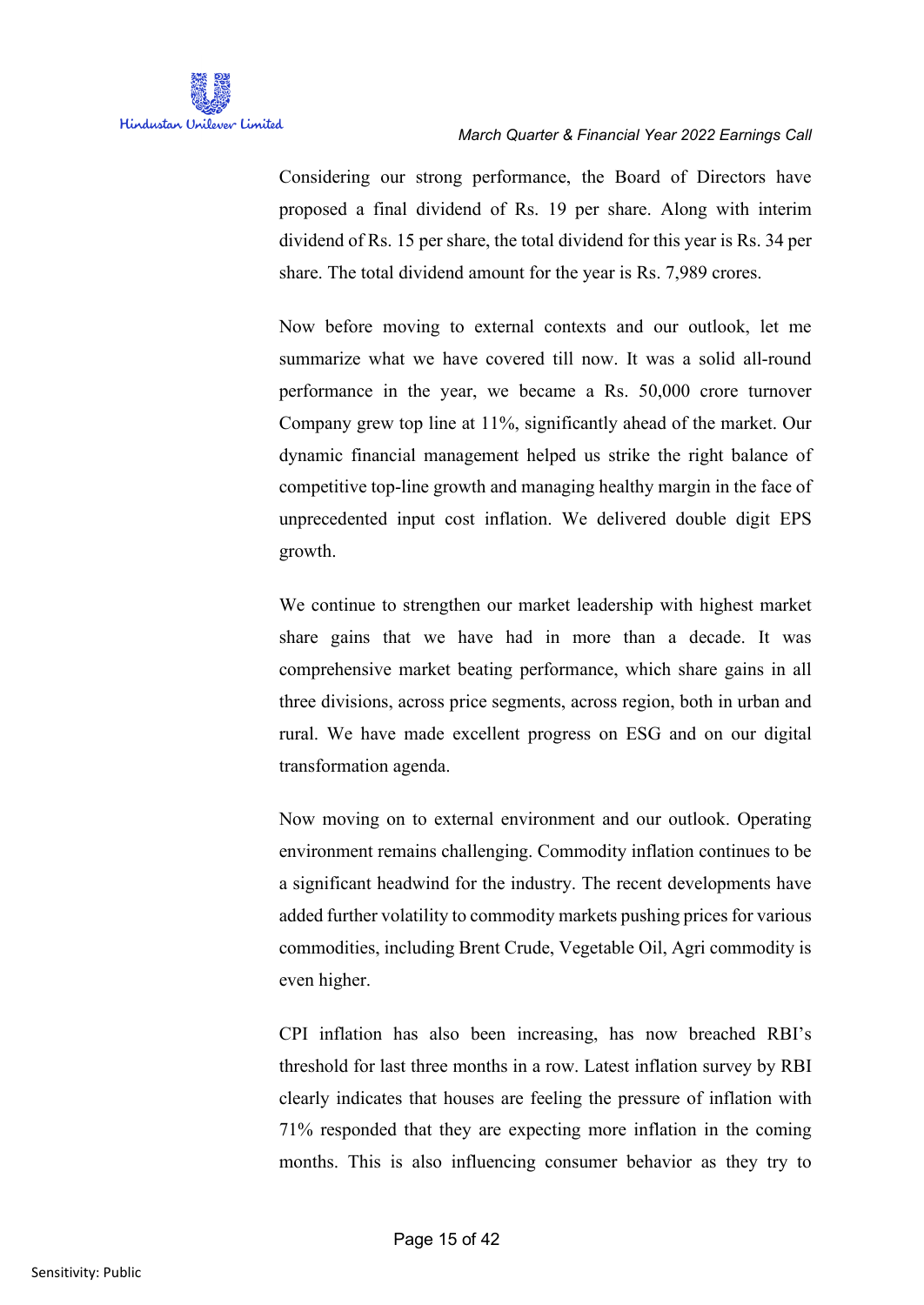

manage their household budgets. Consumers are looking for better value across their purchase basket and food and kitchen items are being prioritized over discretionary categories. They are titrating volumes and preferring the trusted brands.

Due to unprecedented inflation, FMCG market value growth has significantly slowed down and volumes are declining in high single digit. The impact is more pronounced in rural, where even value growth has started declining. Consumers are tightening volumes and essentials are being prioritized over discretionary categories.

Let me spend some time elaborating about the impact of inflation on our material cost. We use a measure called Net Material Inflation, which is net absolute inflation after factoring in all savings and efficiencies.

Our NMI in March Quarter'22 was 4.5x of June Quarter'20. This does not take into account the recent surge. If things remain same, we expect sequentially more inflation in next two to three quarters. We will continue to dynamically manage the situation in a similar way we have done in the past several quarters. As you know we have a very robust savings program. Let me give you a few examples of what we are doing to bring it alive for you.

We are generating buying efficiency, by leveraging our global scale and strategic partnerships with suppliers. Our media deployment is sharply focused on attributing every spend to driving more growth. We are debottlenecking capacities in our supply chain to drive manufacturing efficiencies. With better planning and producing closer to the market we are reducing our distribution costs. We are light weighting our bottles, which not only reduces packaging costs, but will also be good for the planet.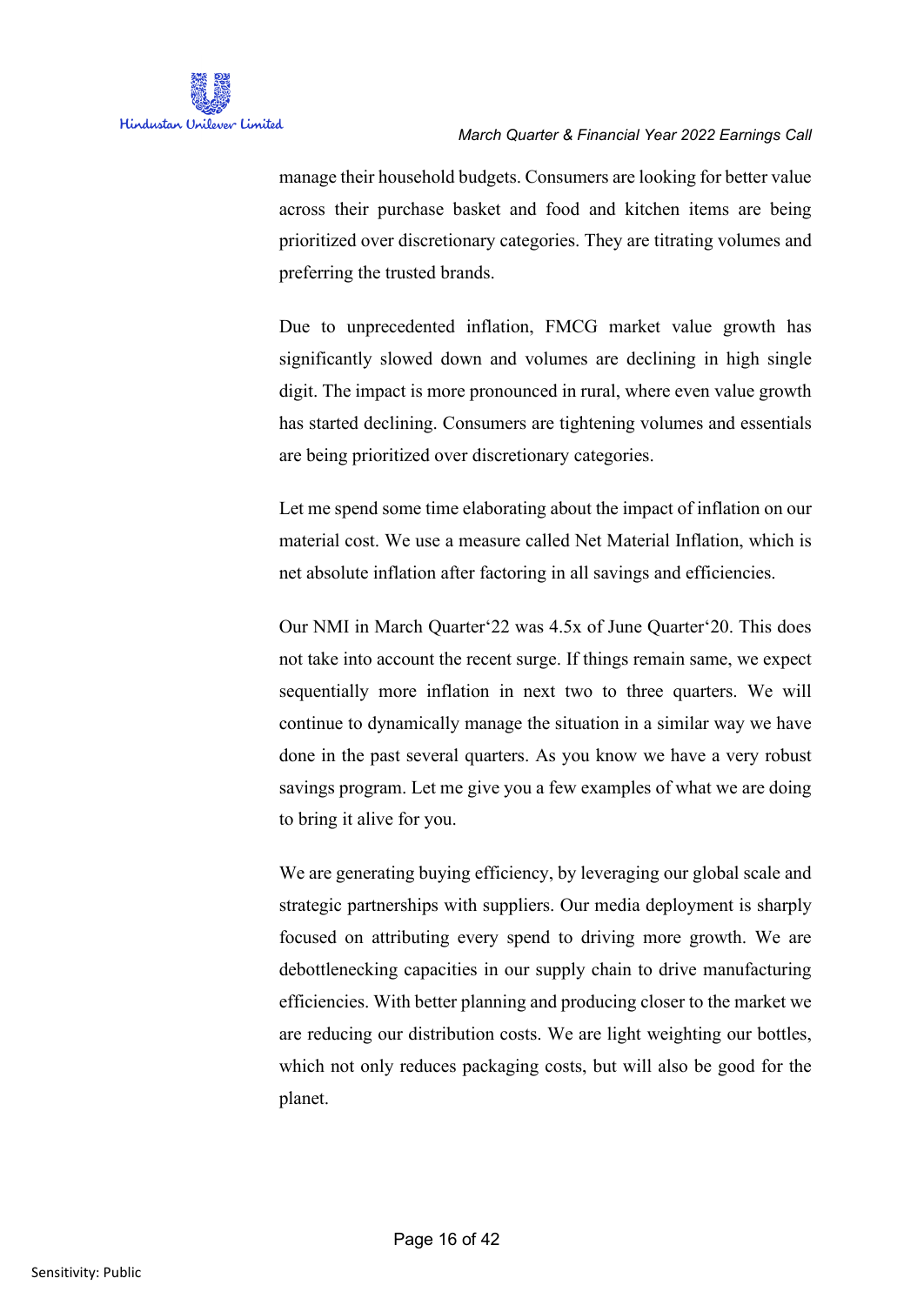

Using our principles of net revenue management, we will continue to take calibrated pricing actions, whilst ensuring we remain competitive and provide the right price value equation to the consumers. We are revisiting our offerings at certain price points, and are adding bridge packs to provide better value to our consumers while ensuring affordability. Our WiMI strategy helps us find opportunities for driving faster growth in premium portfolio.

Looking ahead, in near-term operating environment will remain challenging. We expect to see more sequential inflation. Growth will be predominantly price led. We will continue to drive savings harder and take calibrated pricing actions whilst ensuring we protect and grow our consumer franchise. Our margins will decline in short term as price versus cost gap increases.

Strength of our brands, a wide portfolio straddling the price benefit pyramid, and a robust business model will hold us in good stead. We remain confident of a) outpacing FMCG market growth and b) recovering our margins in a phased manner.

Moving to mid to long term perspective, Indian FMCG sector continues to be very attractive. Favorable macros like large young working population and rising affluence coupled with low FMCG penetration and per capita consumption continue to provide huge runway for growth.

For HUL, the drivers of value creation remain the same. We will grow our top-line ahead of the market by growing core competitively, premiumising our portfolio and doing market development at scale. We will deliver modest margin expansion and continue with our track record for strong capital discipline. At the same time, we will continue to build a purpose-led future-fit HUL by delivering on our ESG commitments and leading digital transformation.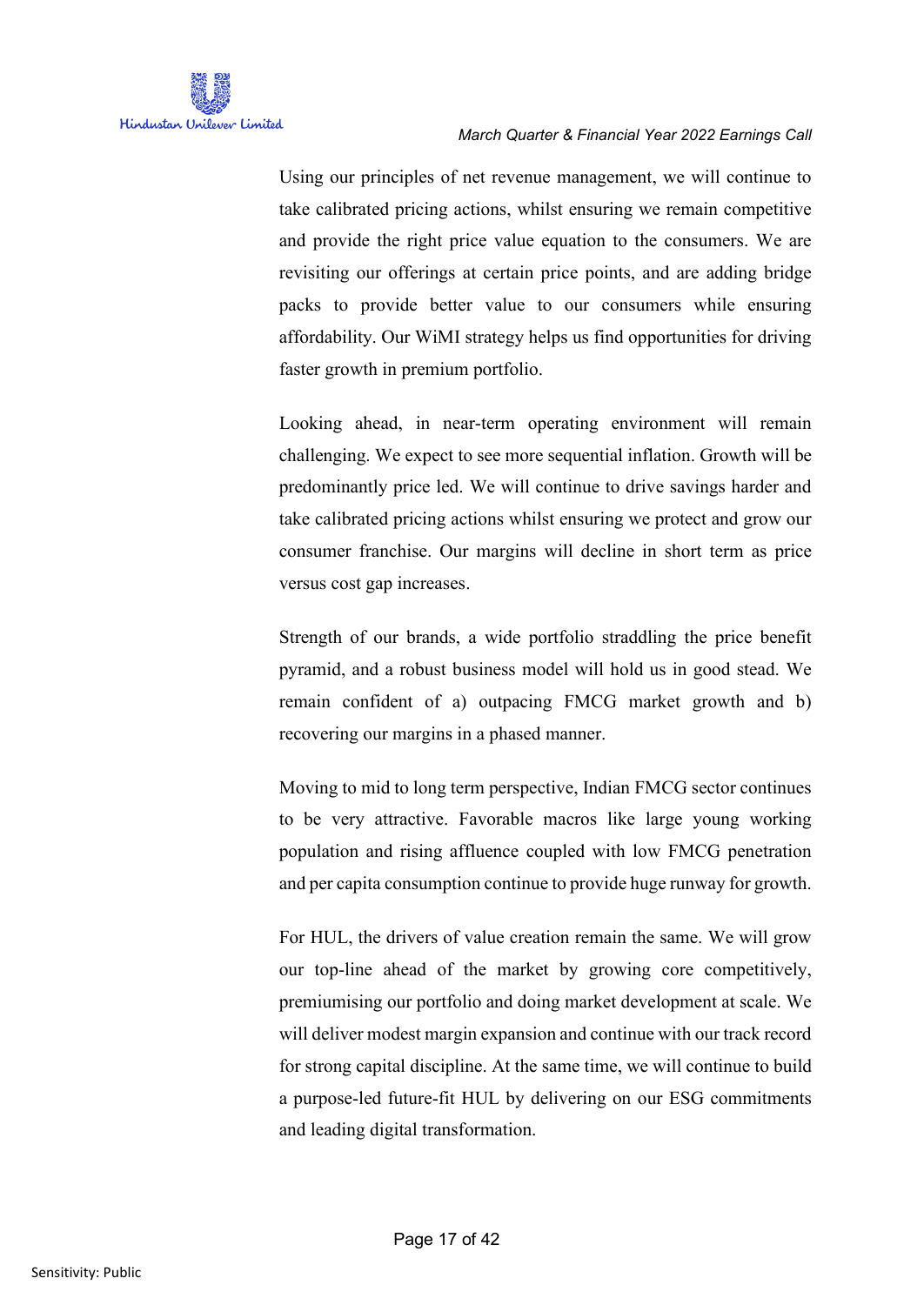

We are focused to deliver 4G growth, growth that is consistent, competitive, profitable and responsible. With this, let me hand over to Ravi to begin the Q&A session.

- **A. Ravishankar**: Thank You Sanjiv. Thank You Ritesh. With this we will now move on to the Q&A section. We request you to kindly restrict the number of questions to a maximum of two at a time. In case you have further questions, please rejoin the queue again. In addition to the audio, as always, our participants have an option to post the questions through the web. And we will take these questions just before we end.
- **Moderator:** Thank you Sir. Ladies and gentlemen, we will now begin the questionand-answer session.

The first question is from Abneesh Roy from Edelweiss. Please go ahead.

- Abneesh Roy: Congratulations on good numbers in the current context. My first question is on palm oil. Yesterday, Indonesian Minister had allowed CPO, today, it seems that there is a flip-flop, the Chief Economic Adviser of Indonesia had said that CPO also is likely to be banned. My question is if the ban is there for say few weeks, in the extreme situation of that ban, what happens to your soap business, it's a sizable business, you are the number one player. And secondly, on the smaller player, what could be the impact smaller soap players, if you could elaborate on these points?
- **Ritesh Tiwari**: On palm oil, the situation has been volatile. And the conversation which happened first on restriction of sales, which was later on called out only to remain localized to the cooking oil component, which is palm olein part of that, and CPO supplies to continue.

Overall, if I just as a context, if Indonesia produces 100 kg of palm oil, the country only consumes one-third of it, two-thirds of the volume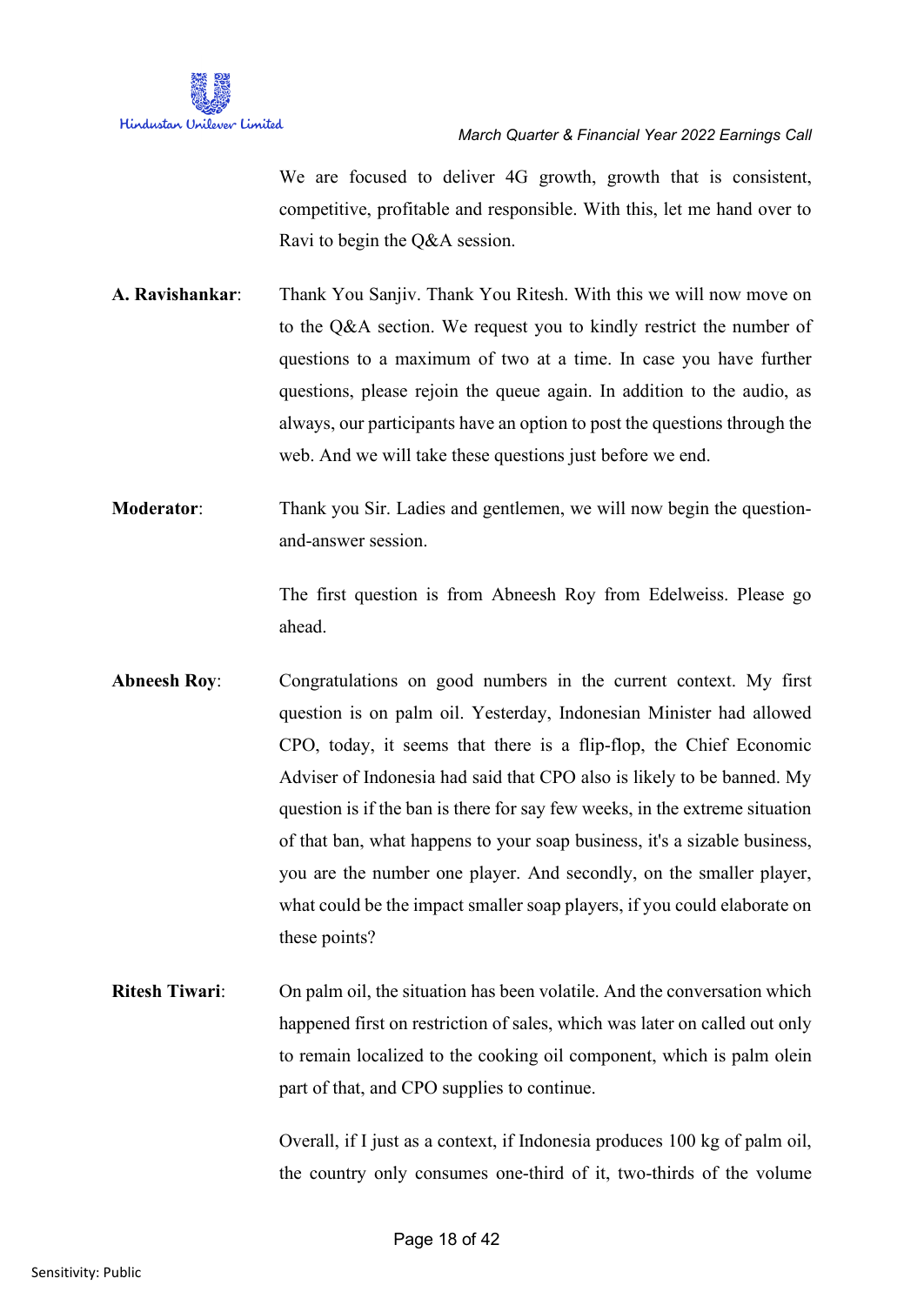country ends up exporting, and this is one of the largest source of revenue for the country. So, overall, if I see there might be impact in short term, but looking at the amount of excess production, compared to the local needs that Indonesia produces, I do believe that the sales of palm oil ex-Indonesia will continue.

Number two as you know what we consume and the largest component of our input ingredient is PFAD. And PFAD gets manufactured the moment you refine CPO to produce ultimately palm olein or palm stearin. And the PFAD which get consumed, there are few sources only where PFAD gets utilized. One of the largest source of that is soap industry. And hence we do believe that PFAD supplies would continue for us to get.

Overall vegetable oil market, it is tight in terms of pricing. And as you have seen the amount of significant inflation this basket has seen over the last couple of years. So, I do expect the price volatility to continue as this situation gets completely bottomed out.

Last but not least, as you know, of course, in long term India has leaned in, in terms of giving more amount of support to what we need to do as a country, to achieve palm sufficiency in times to come and investments have gone into in this area.

At HUL, what we are doing is to also look at various other avenues. There are more than one way to make soap so looking at alternatives, looking at our own efficiencies, and the mix that we end up using in terms of producing soap.

So, in summary I don't expect this to be a long-term issue given the amount of excess palm that Indonesia produces, given continuity of supplies from other palm producing nations, and given the flexibility that we do have in our formulations and our alternate methods of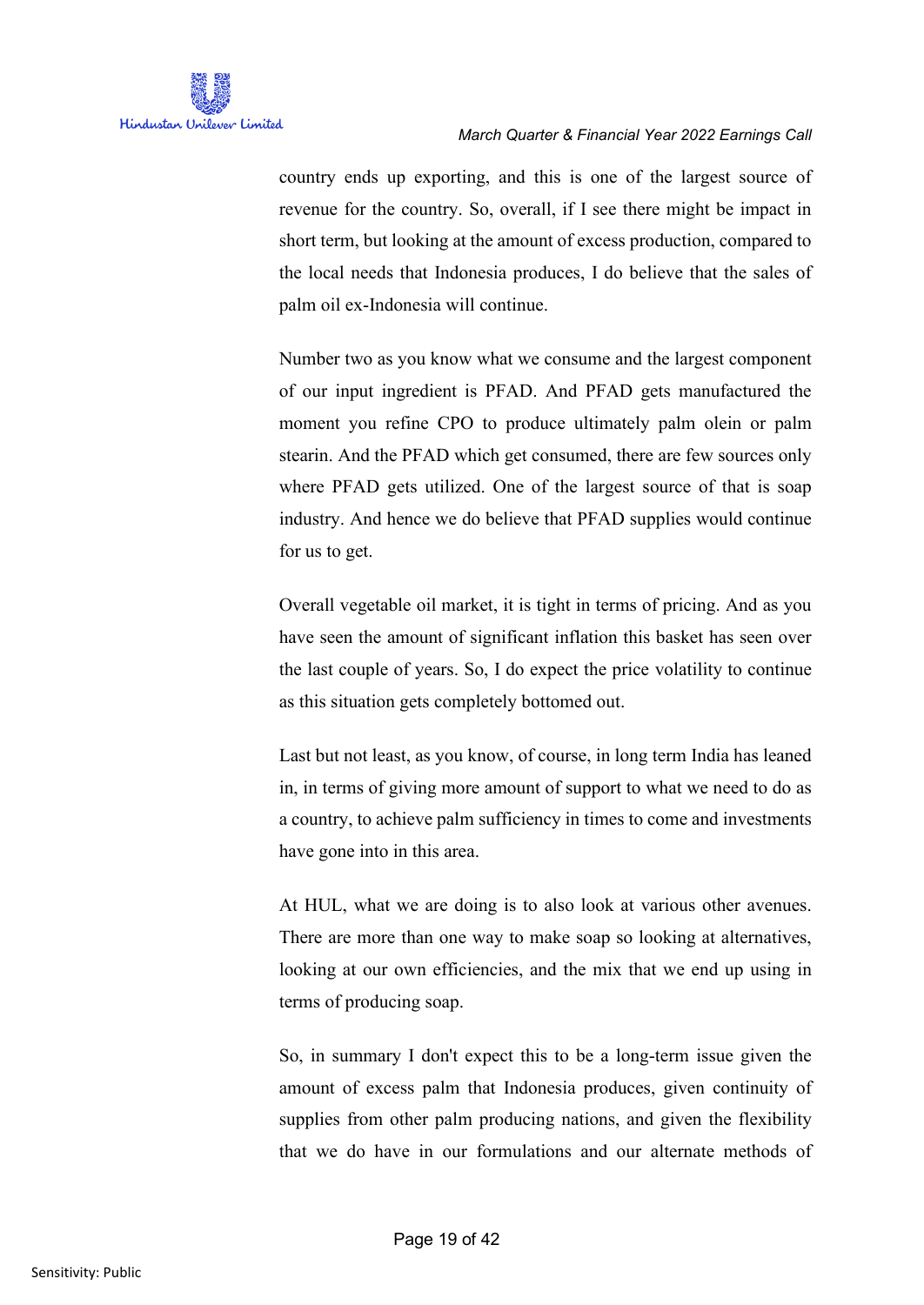

producing, in my mind this should continue. But what is given in my mind at this point in time is price volatility which will continue.

We are also in the season as we speak of palm, and palm production, as you know, starts peaking from April onwards. So, let's see as to where the season comes out and what kind of volumes are getting produced that will also be a good determinant of overall demand supply situation, and the price table of this commodity.

- **Abneesh Roy**: My second and last question is on the recent development in the ad campaign, HUL not to target children under 16 in ad campaign, how much relevant this is to India. I understand the Unilever global relevance, in terms of India relevance, how much is it relevant? What's the impact on food and ice cream? And doesn't your ad campaigns become a bit competitively disadvantaged, even your competition doesn't face this issue? So, how do you overcome that disadvantage?
- **Sanjiv Mehta:** I think, Abneesh this is all about responsible marketing. And it is not that we are going to stop advertising. And our focus would be on mothers and fathers, the parents. And we don't see in any way getting disadvantaged.
- **Moderator:** Thank you. The next question is from Chirag Shah from CLSA. Please go ahead.
- **Chirag Shah**: Good evening, at the outset congratulations for navigating through such a tough backdrop so very well. My question is on the BPC segment, can you just touch upon the progress, on the digital-first business segments that we have? And staying on BPC if you can just also touch upon the other two levers which is basically growing the core and premiumization and market development?
- **Ritesh Tiwari**: Starting with digital-first brands. Overall, we have spoken in last few quarters of results that on digital-first brands, we have launched our own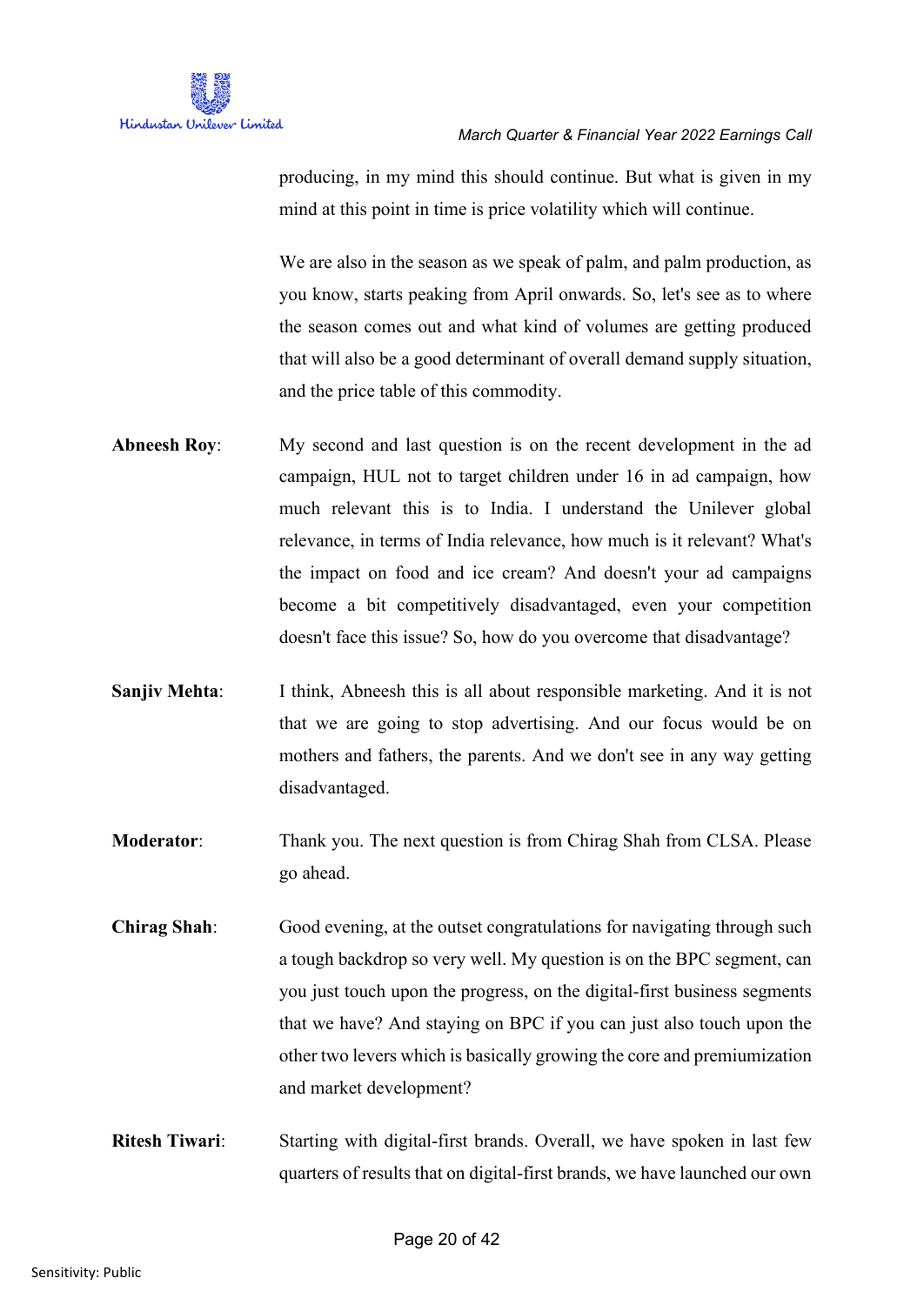D2C brands - 'Simple', 'Love, Beauty and Planet' or 'Baby Dove'. And as I had called out earlier, there are two very clear objectives out here. a) A portfolio, which is digital-first brand and b) Set of capabilities, which help us to drive digital-first brand be it performance marketing, be it the analytics which go behind generating online revenue. And all of that is very clearly installed with us.

Along with that, let me, if I talk on digital-first brand, let me also then go back to talk about our own digital sales footprint, between Ecommerce, eB2C, eB2B, D2C website and Shikhar where we do directly sell online, to many of our retailers. All this put together to give a digital demand capture, it has now in this quarter gone beyond 20%, so more than 20% of Hindustan Unilever sales gets digitally captured.

In times like this when lot of channel transformation happens one of the most significant way to look at – whether we are making progress, is to look at how much amount of sales are getting captured digitally. This then also provides us platform to do demand generation and demand fulfillment in a very different manner. So, that's on the digital-first brand.

Now coming to the portfolio of both core, premium and market development, our growth algorithm is very clear. First clear focus is to grow the core. And growing the core comes from various fundamentals of growth that we have called out, many times, be it designing our portfolio for channel, be it making innovations in the portfolio, or for that matter, driving distribution and reach of the products that we have.

Number two for us is very clear focus on making a portfolio more premium. And in this financial year our premium portfolio has grown at twice the pace as rest of the portfolio. So, that's the second clear component of our growth algorithm.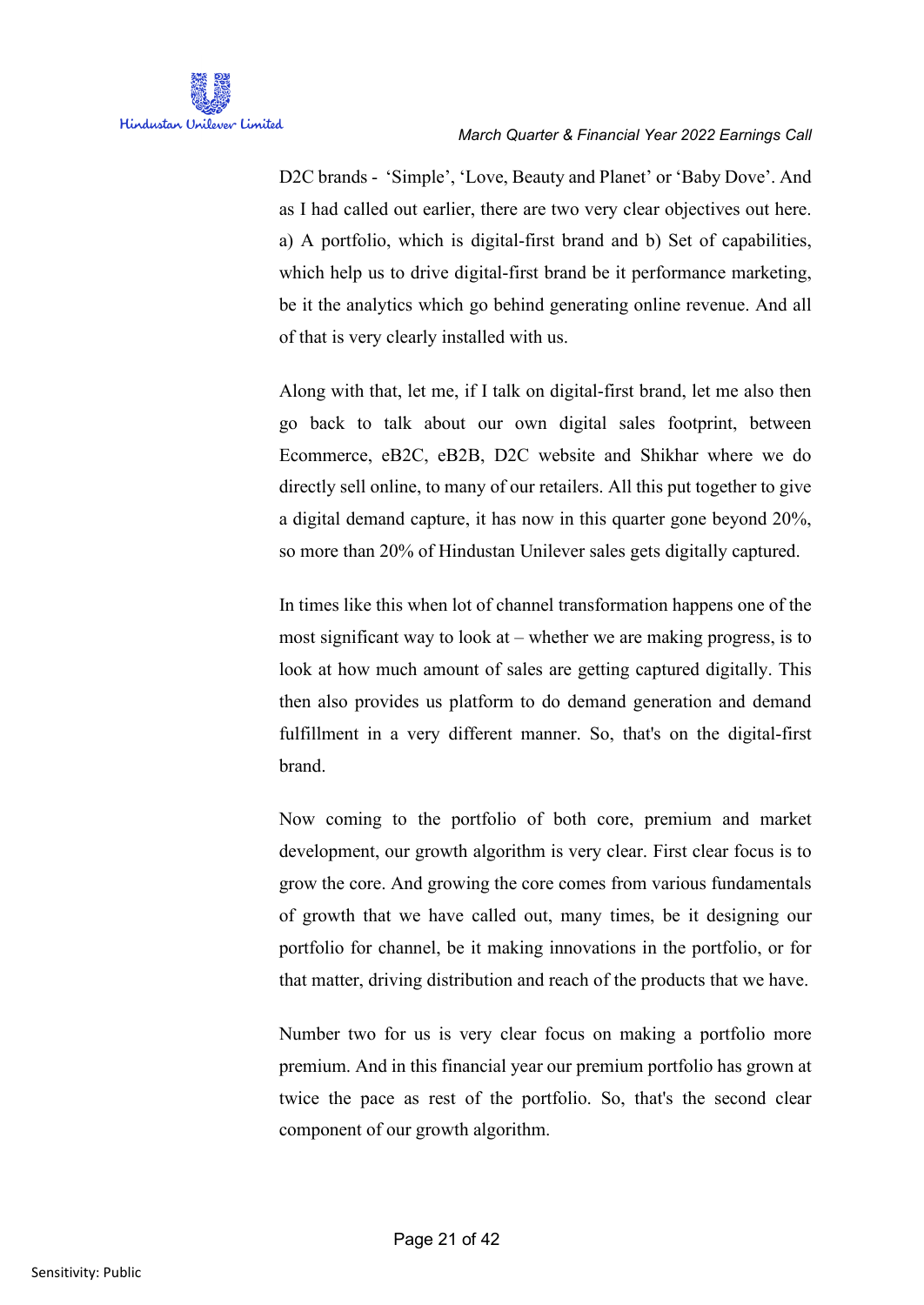

The third component of growth algorithm exactly to your point is market development. The categories that we operate in, many of them still have low penetration and low per capita consumption. And hence, there is a huge runway for us for growth going forward, which is why we do focus to-do market development at scale across our portfolio. I hope that gives you a sense about the kind of approach we have on driving growth and profitability in the business.

- **Chirag Shah:** And the second question is on the nutrition part of the business. Now that the integration largely seems to be behind, what is the direct coverage target that we have for the nutrition business. And also is it now a good time to start looking at getting into the adjacencies?
- **Ritesh Tiwari**: Yeah, so on nutrition we have now completed the entire transition from all elements, from people, from factories, from capabilities, from manufacturing, and also our go-to market operations, across all elements we have completed our integration.

Where we are today with our direct distribution is twice the number of outlets now, we reach directly as compared to pre-integration. So, that objective is also very clearly met.

The single biggest source of growth and value creation, Chirag for us is to do market development at scale. We had called out that it's a very attractive category, but low penetration to start with. And which is why one of the fundamental driver of growth will be market development. And we are doing market development at scale, sans couple of quarters where we had very peak of COVID wave-I, and COVID wave-II, we have continued our job of market development. Even in this quarter, March Quarter '22, we have done more than 10 million consumer connects.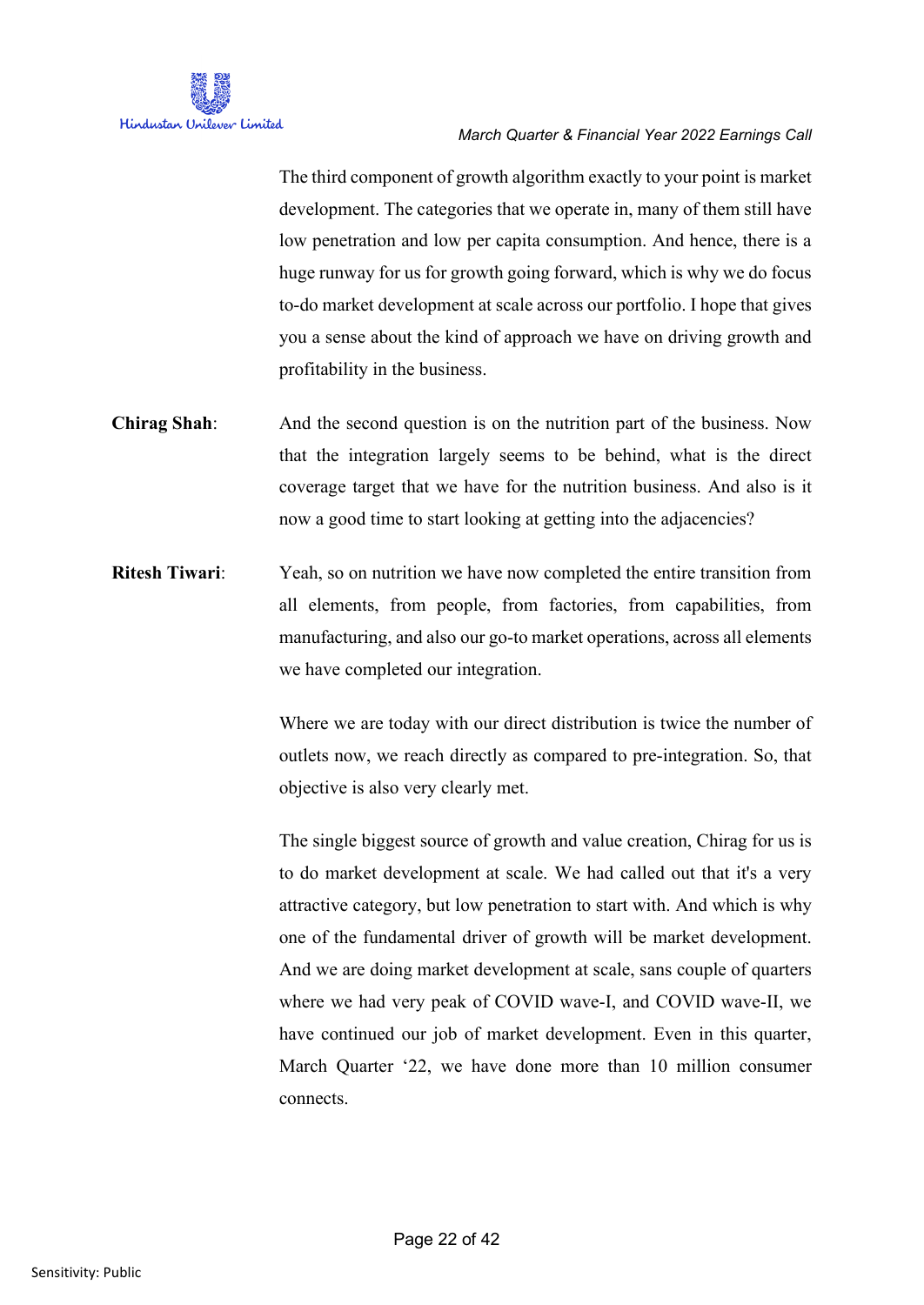

Now talking about adjacencies, what we have done with the entire plus portfolio, which has been activated on high science, be it Protein Plus or be it Diabetes Plus, that is one clear portfolio that we have activated and ensured that that starts to do the job of more broadening the offering that we have under Horlicks.

Equally both Horlicks and Boost, we have launched our media campaigns, very clearly focused on food equivalence, and driving the point of how does both Horlicks and Boost ends up doing the job of fulfilling the gaps in micronutrients for consumers. So, that job for us absolutely continues. So, the growth strategy for Horlicks is encompassing all three elements, activity in the core that we have number one, number two market development and then keep growing portfolio around it, including the Plus range.

- **Chirag Shah**: If I can just slip one small question on the LUP side, you mentioned that reducing grammage is the first option for any pricing action. Now obviously, we have a very large LUP portfolio. And given the inflationary pressures, I am just wondering how much more leverage do we have in terms of taking pricing actions through reducing grammages.
- **Ritesh Tiwari:** So, overall, when it comes to pricing, before I come to LUP, as Sanjiv called out earlier, that the first port of call that we have is always to drive savings hard, try saving hard across all the lines of the P&L. So, there is a net cost that you need to deal with is a smaller number, and which is what then we end up taking calibrated price increases.

Now coming to price point portfolio, we have roughly 30% of our portfolio, which is price locked. There we have done action, we had spoken about it earlier as well, that to an extent we can titrate volumes, we are doing that.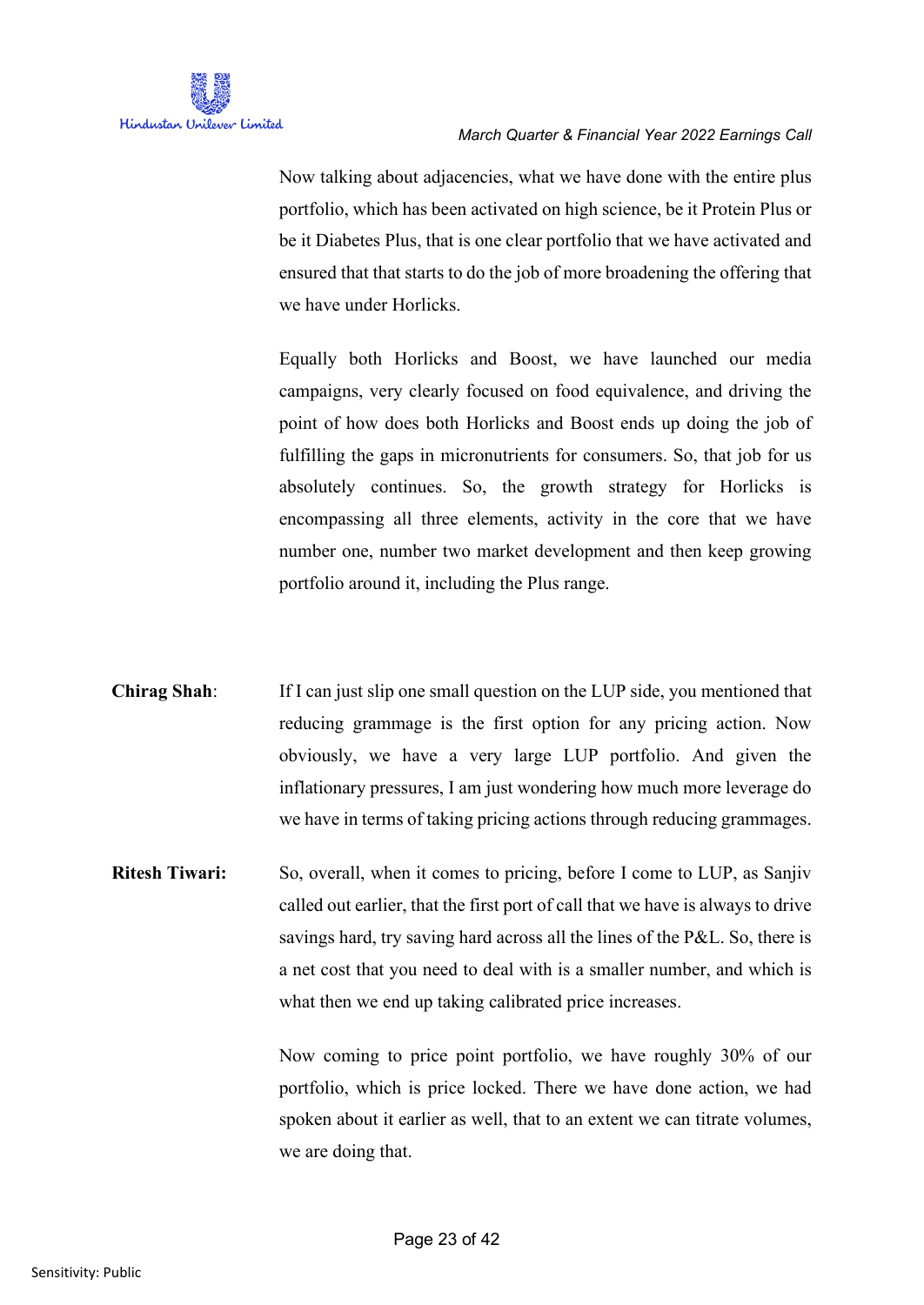

The second job that we have started to do now is to start developing bridge packs, and activating that portfolio. Let me give an example of Lifebuoy, we have a Lifebuoy, a soap at Rs. 10. The next price point in Lifebuoy is at say Rs. 35 to Rs. 36, the soap bar. And what we have now done is we launched a price point in-between these two-price point, both in volume, in terms of grammage, and in terms of price. What this does the unit economics of this bridge packs, gives A) better value to consumer and hence the consumer is still able to source good brands at an affordable price point. And for us it gives us scale. And also, the unit economics gives us better value as manufacturers and sellers. So, bridge pack is what is what we are trying now to do across all the commodity impacted categories.

- **Moderator:** Thank you. The next question is from Latika Chopra from JP Morgan. Please go ahead.
- Latika Chopra: Sanjiv, I just wanted to check your thoughts in the rural growth trajectory. We saw that the March quarter on an aggregate basis was lower than the previous quarter. But are you seeing any green shoots sequentially in the agri economy as you exited the quarter, any thoughts?
- **Sanjiv Mehta:** If we were to look at the hard number, we are clearly seeing that the last three months, both the value growth and volume growth in urban and rural has been lower than the MAT growth. While there is you know one has to understand that there is base period impact, but on a total basis, we are seeing the decline happening. And if you were to recall, in the first year of the pandemic rural growth was going ahead, growing much ahead of urban, because urban movement was curtailed, MT was more or less closed. And then in the second period, second year, we saw urban picking up when they came back as things started to open up.

Now your question on rural, are we seeing green shoots, I believe that there are a few factors which could contribute to rural recovery. First is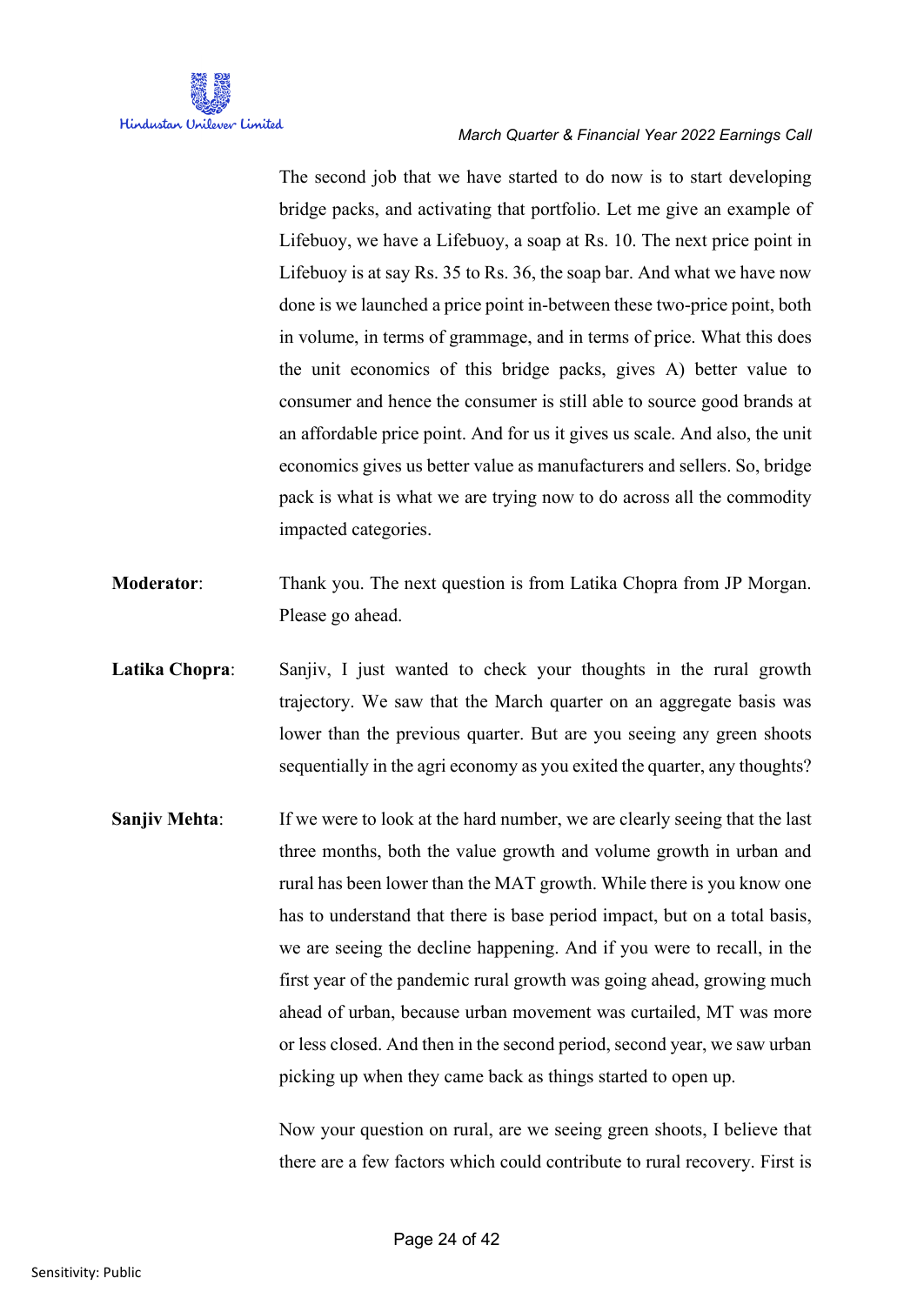a good harvest, we are seeing that the Rabi harvest should be good from all counts. Second is the indicators are that the rain fall should be decent. The third is, with the Agri prices moving up, there would be benefit to the farmers, what we need to assess whether that will get neutralized by input price increase, or there would be a net benefit to the farmers. If it is a net benefit to the farmer, it would be fabulous, because we are seeing that the government procurement has been much lower because farmers are selling it in the open market.

And then last, but not the least, is government spending of 7.5 lakh crores on CAPEX and if that is front ended, which I believe it should be, then we should start seeing a recovery happening. And if the geopolitical crisis settles down, then we will definitely see a tapering off the commodity price increase, which all together could result in the revival of demand and revival of growth. So, I am hopeful, but very difficult to put our finger on when this will happen.

- Latika Chopra: My second question was, you definitely talked about market share improvements across 75% plus of your portfolio. But could you tell us, how are market shares across the three segments behaving for you, on the Ecommerce front, I remember earlier you used to talk about Ecommerce market shares are more than modern trade, modern general trade. But how is the trend now there, particularly on the Ecommerce front for your key segments?
- **Sanjiv Mehta:** First is, we are growing market share from a Nielsen perspective, in urban and rural in value and volume. We are increasing market share across the three divisions, Beauty & Personal Care, Foods & Refreshments and Home Care. We are increasing our market shares, in large packs, mid packs and small packs. And we are increasing our market share across geographies and when you look at it from a lens of premium, mid-tier and BoP. So, it is a market share gains across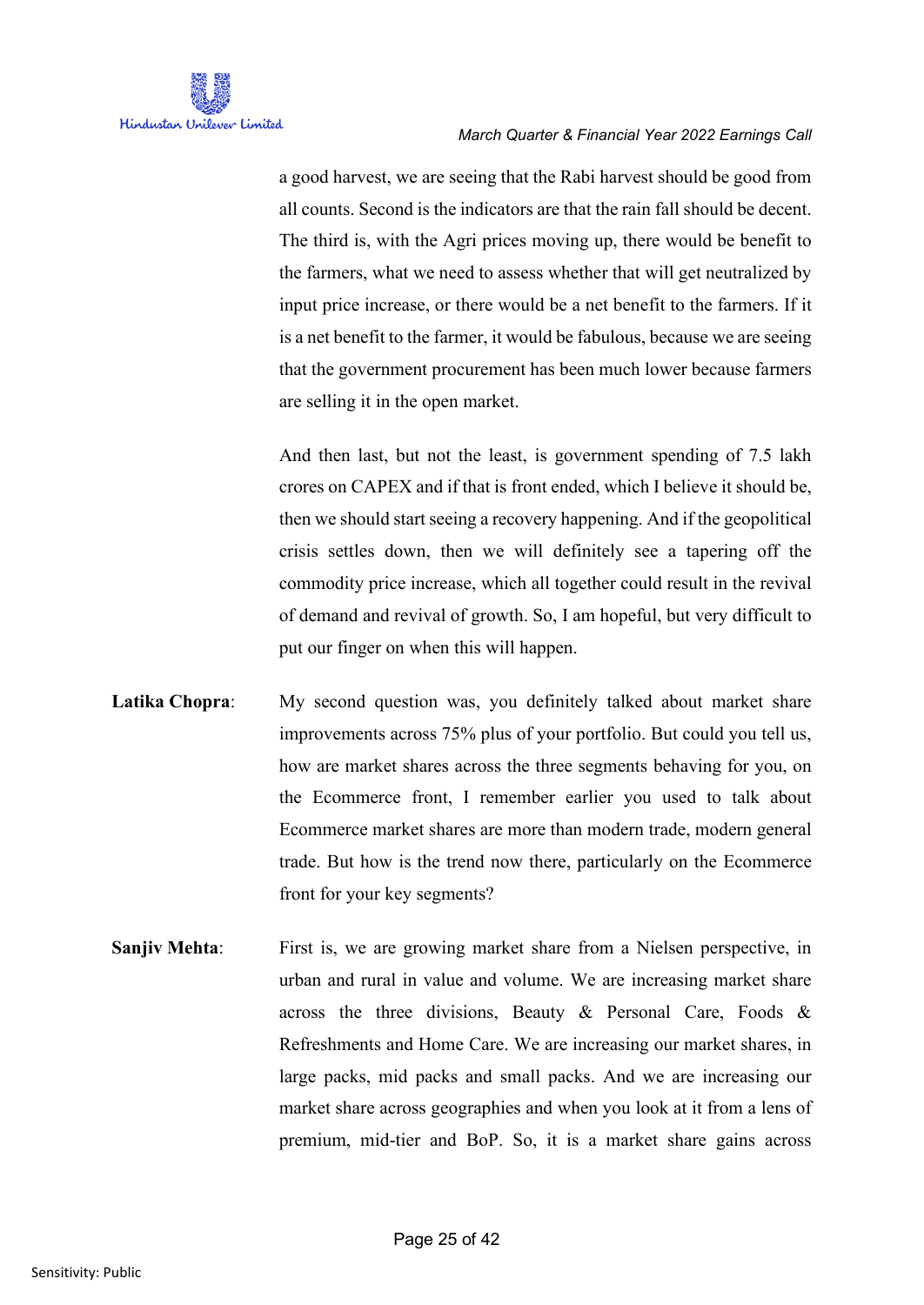

segments and both from a width perspective and from a depth perspective, it's been a great story.

Now as far as Ecommerce is concerned, is whatever we measure, we get information - we are very pleased with the progress that we are doing as far as Ecommerce is concerned.

**Moderator**: Thank you. The next question is from Percy Panthaki from IIFL. Please go ahead.

- **Percy Panthaki:** My first question is generally when there is a lot of pressure on the consumer wallet, in the past we have seen some amount of down-trading as in not just the pack size, but the customer goes for sort of slightly more affordable brand, in the same product category. So, have you seen that happening because you have brands across price points, so within your portfolio, have you seen people moving from a brand to a lower brand within your portfolio or outside your portfolio?
- **Ritesh Tiwari:** India is as you know, not a homogeneous country. And we have seen more than one shopper behavior and consumer behavior at this point in time. The overall trend of down-trading where consumers are seeking value that is very clearly established. With inflation where it is now extremely significant, and consumer wallet size getting compromised they are clearly putting more priority to essentials over discretionary.

But when I look at our own sales at Hindustan Unilever, our premium portfolio in this year of 2021-22 across quarters, has grown at twice the pace as rest of the portfolio, which means there are still consumers, who are able to buy and who are spending to buy our products which offer higher order benefits. And as we called out in the past our premium products are at price point at 120 plus index. So, we have seen traction in that space as well.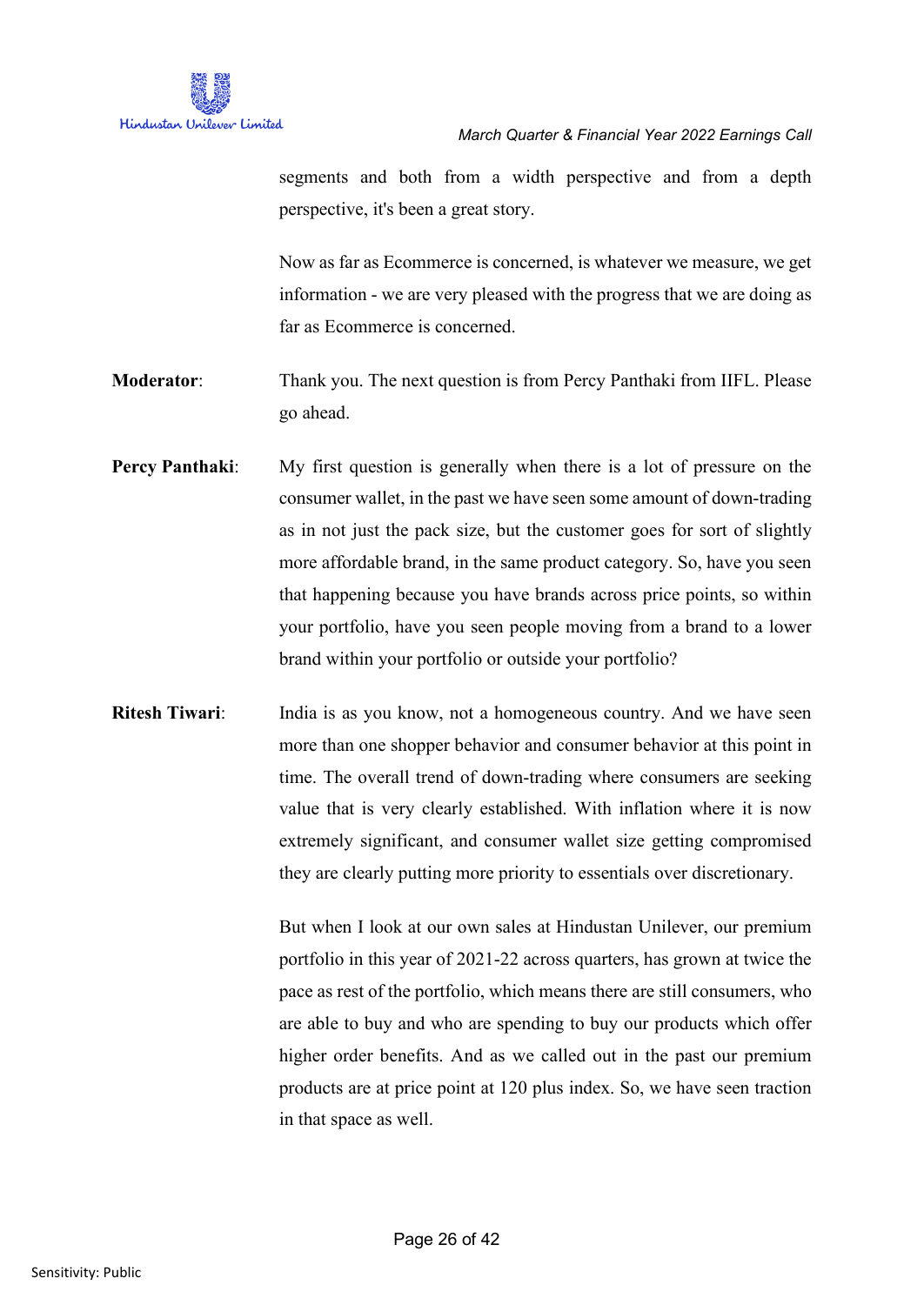

Now the advantage of running extremely good WiMI machinery, 'Winning in Many Indias' machinery, we are able to surgically find pockets of opportunities across the country, across channels and across price segment where we can drive growth disproportionately. And this is what has really helped us in times like this, to grow not only in premium, but also in mass and also in popular. So, growth has been broad based, where we have gone a little differently on different pockets of growth opportunities. But overall trend does remain at this point in time that consumers are seeking value, if the small price points are giving value they are going there, if the large packs are giving more value they are going there. So, we are seeing value seeking behavior across categories.

- **Sanjiv Mehta:** It's absolutely the right question you posed to us. But increasingly, what we have done, we have also made our premium pack accessible. So, in the laundry, one of our fastest growing brand remains Surf Excel.
- **Percy Panthaki:** My second question is a continuation of what Latika asked in terms of market share within sort of the D2C brands. So, some work I have done on this and rough understanding I have from media articles, etc., is that if we take the top 7 to 10, BPC D2C brands in India, they are clocking a turnover of somewhere in the region of about Rs. 2,500 crore plus. This works out to approximately close to 15% of your BPC ex-Oral care sales. And these brands were close to zero, five to six years ago.

So, I mean, there is obviously some amount of opportunity in the market, which is being taken by these brands, and they are no longer small in the aggregate. So, what are your thoughts in terms of how do you sort of plan to increase market share in this space? Do you want to, like you have launched Simple and Love, Beauty & Planet, will it be through brand proliferation or will it be through launching subcategories within the existing brands, etc. How do you approach this entire sort of space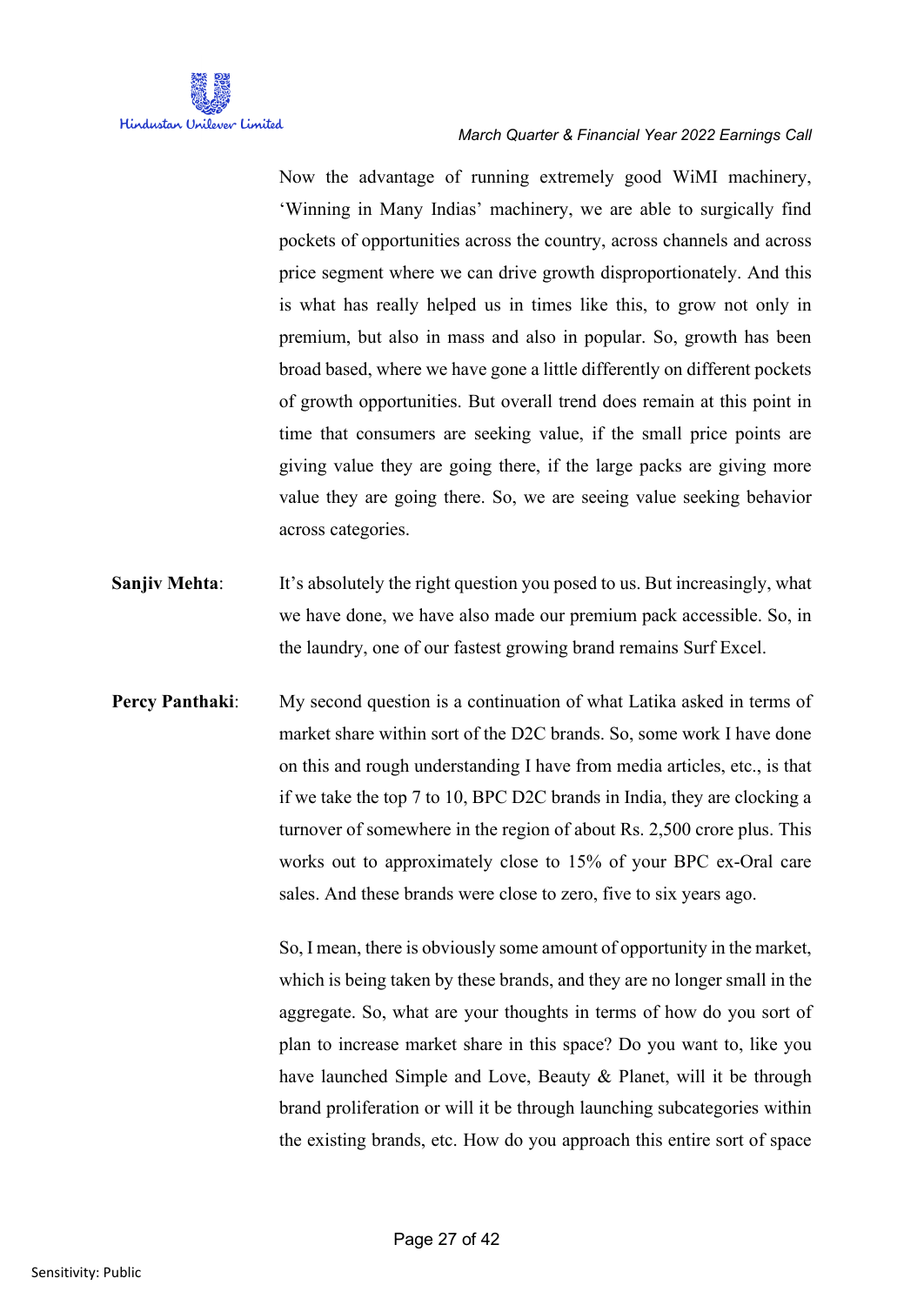

which is really exploding and you need to get your fair share of growth there?

**Sanjiv Mehta:** You know, first I think, Percy, people often forget, but it's worth reminding that we have added Rs. 5,000 crores of turnover this year. And when we talk about digital landscape, all the growth that you see in digital is not always incremental. Many of them are a channel shift that happens. And our ploy today is not just that digital-first brands only because I think one must remember that we have great mega brands and you have seen how we have progressed to Rs. 5,000 crore, Rs. 2,000 crore, Rs. 4,000 crore, Rs. 1,000 crore and our first port of call will be, to have the consumer's access these brands and what we are doing is, for us design-for-channel is a very important initiative. How do we design our products or even existing brand, not just the Simple and Love, Beauty & Planet, but our existing brand so, that they meet the needs of the digital consumer. So, that's the first port of call.

> The second, the way we look at it is brand extensions of our existing brands, where we are catering to the needs that we are able to capture, with speed of many of the digital-first consumers for instance. And then we are looking at the digital-only brand. So, ours is a multifaceted strategy that we are going to play. And just like many of the digital brands, after a while they look at moving to offline, because after that their footprint gets reduced, if they just remain to digital.

> So, for us, the play is going to be multi-channel. And the important bit is on an aggregate, and in the channels which are growing fast. We would want to have not only a fair share, but improve our share. And I think that strategy for us is working pretty well.

**Moderator:** Thank you. The next question is from Kunal Vora from BNP. Please go ahead.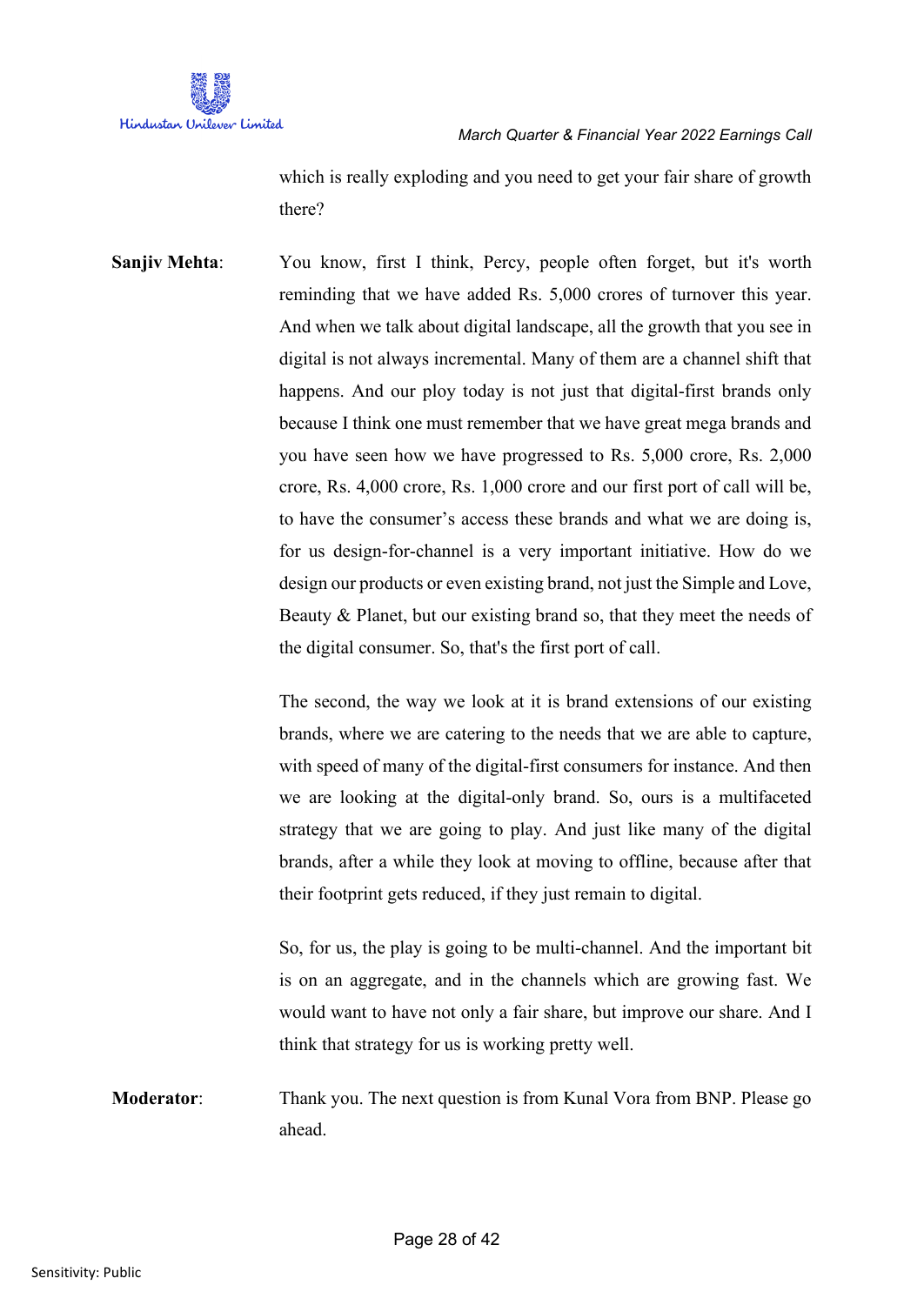

**Kunal Vora**: My first question is on the digital demand capture which you mentioned, around 20% now where do you see yourself getting to in next two, three years? And can you talk about the benefits as these numbers move up? Would it mean lower employee requirement at distributor level? And are there any other cost benefit? And how are you ensuring that Shikhar continues to remain preferred over eB2B competition, which is coming in?

**Sanjiv Mehta:** I have always maintained that good competitors keep us on our toes. We are now into our fourth version of Shikhar. And when we did the benchmarking study on Shikhar used by retailer, and ease of use and the functionality, it came in right on top. So, we are very pleased with the way Shikhar has progressed. And by far it would be the biggest app adopted by the retailers.

> And now our thrust is, how do we customize the assortment for each store, so that for a store owner, it makes it much easier to navigate, and we can give them the offering, which we feel rightfully should be sold through those outlets.

> The other important bit, which I want to harness about, for us, it is not just about demand capture, we want to be very clearly the most intelligent consumers goods enterprise. So, the way we are harnessing the three eco-systems of consumers, customers and operations and the entire idea is that across the value chain, we need to use data technology. And today, whether it is decision making, whether it is S&OP planning, whether it is factories, whether it is demand capture, whether it is our fulfillment centers which are highly automated, across the value chain, we are bringing in technology. And even the decisions that we make on pricing, on promotions, on investment, increasingly, we are using intelligence.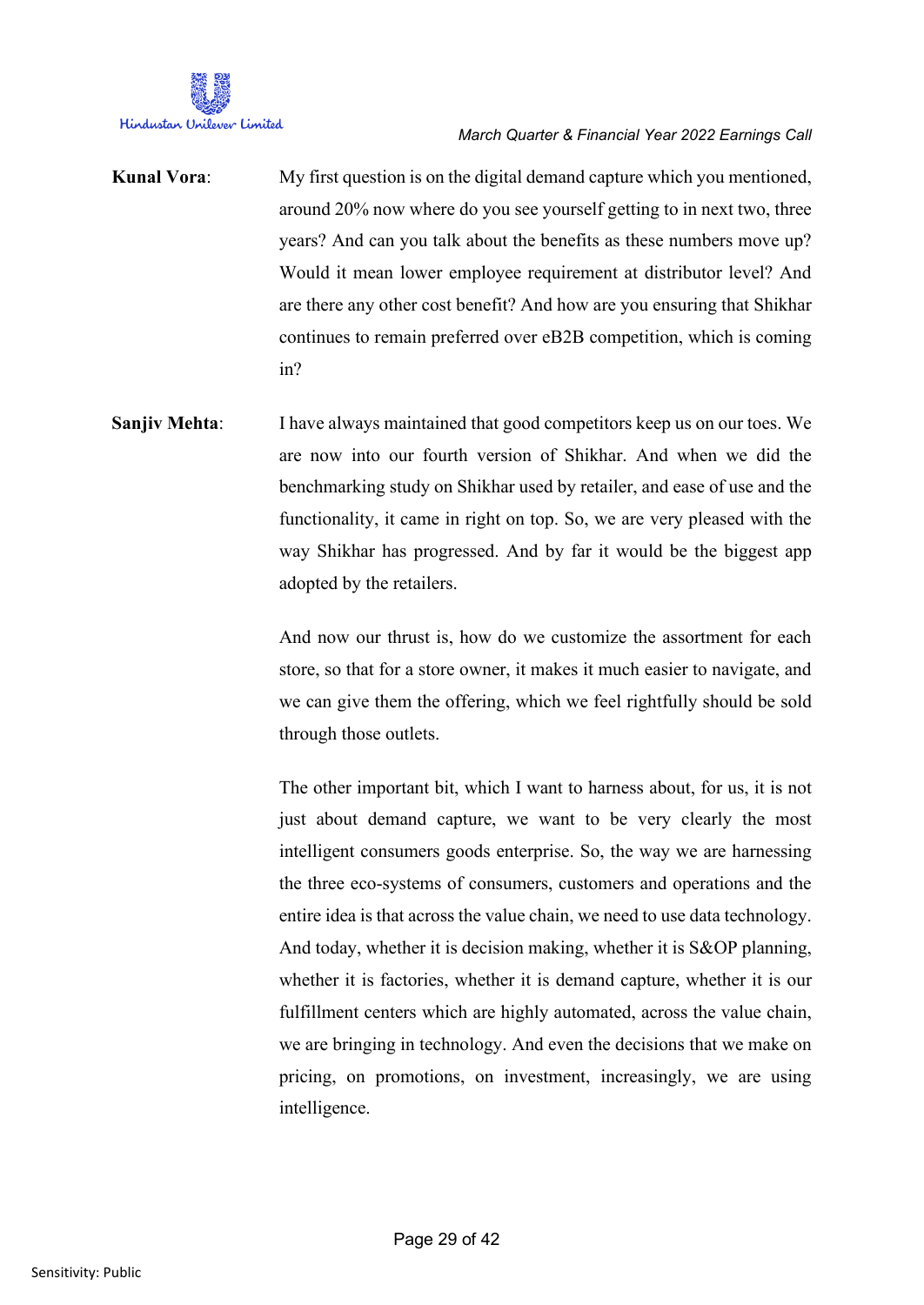So, increasingly, we want to ensure that across the value chain, we are able to use technology. And on every area we are bringing in the principle of attribution to growth. So, as far as technology and all is concerned, we are highly focused, and these are what we are creating would be the new moats around us.

- **Kunal Vora:** Second and last question on the LUPs, you mentioned that you are introducing some bridge packs, but will you also be vacating some of the price points and how do you see the net impact of the introduction of bridge packs versus a vacation of certain LUP price point?
- **Sanjiv Mehta:** First is, you know, let us be very clear, we are not going to lose consumers. And we are going to do it in a manner where the consumer gets incentivized to move to a bridge pack, that's what we would do. So, moving to a bridge pack for the consumer would be creating value.
- **Moderator:** Thank you. The next question is from Harit Kapoor from Investec. Please go ahead.
- **Harit Kapoor**: My first question is on the margin side, just trying to kind of crystal ball gazing into the next 12 months, on one hand, you have a challenge of a weaker demand environment. And you still have to keep, passing on price increases, albeit calibrated. On the other hand, you also have a challenge, where some of the discretionary categories are a bit weaker, as compared to the base category, which again, implies a slightly weaker mix something that we saw in fiscal year '21 also, during COVID.

I just wanted to understand, how do you then kind of take pricing decisions in such context. Is there a kind of a margin band that you look at, you will look at to kind of maintain based on which you will take a pricing call. I just wanted to get your sense on, how you will navigate this environment from a broader perspective, because over the last three years, you have seen it 24% to 25% margin in the past, it's been even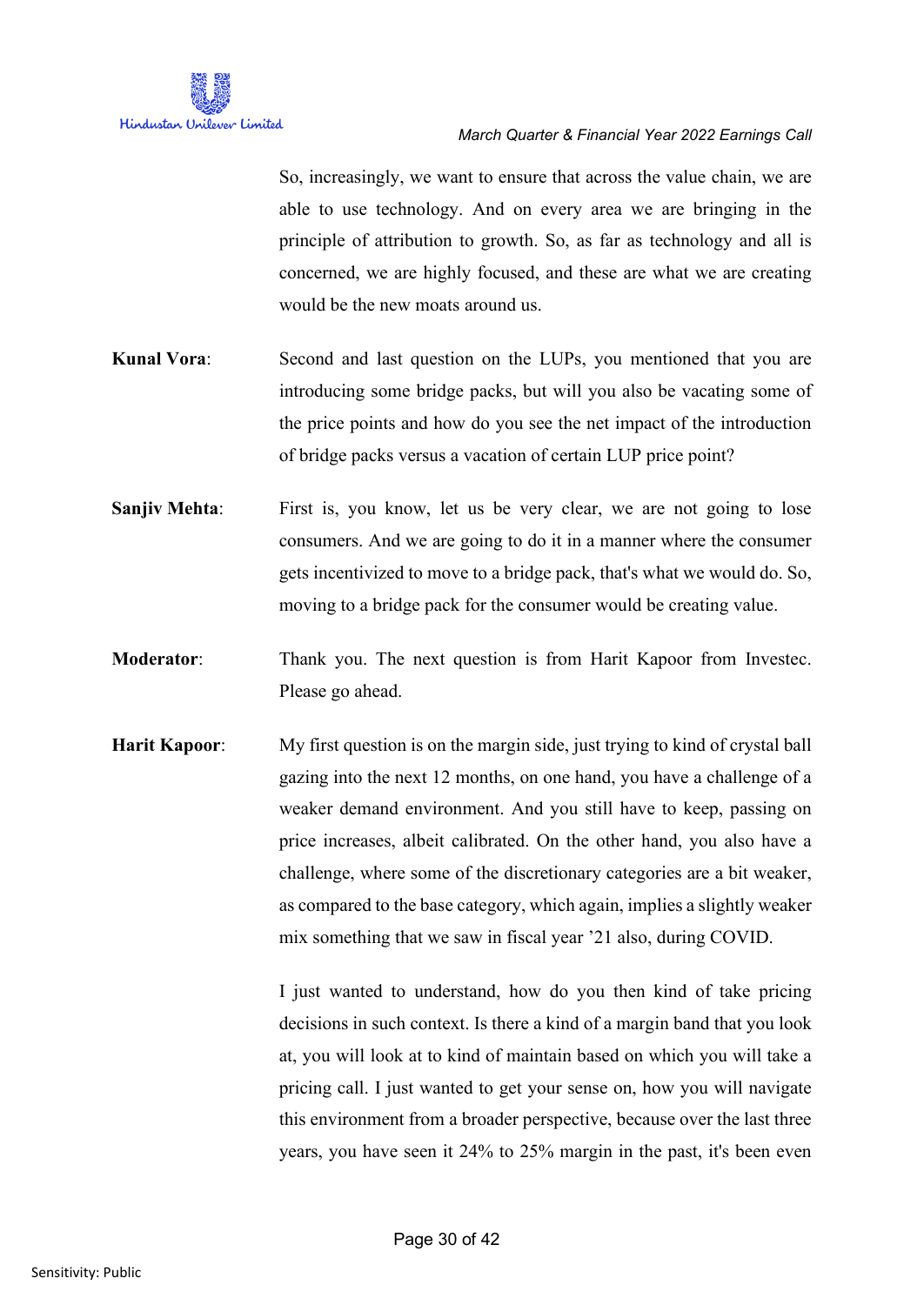

lower. So, is there a broad margin band that you look at or it's going to be very market related and you have to keep taking a call every month or two depending on how things are panning out from a demand perspective.

**Ritesh Tiwari**: Absolutely a very pertinent question in the times that we are in. So, our strategy has two components number one is to protect our business model and number two is to grow our consumer franchise. If these are the two objectives achieved, we will know that all the work that we have done has been successful. And this has been done in last several quarters as we have been in a very challenging atmosphere be it COVID, be it the latest geopolitical crisis or be it inflation that we have seen unprecedented. And the number which I had quoted earlier, from JQ'20 of 100 to 4.5 times in MQ'22.

> In all this period, what we did, was the first port of call is to keep driving savings hard across the length and breadth of the P&L. At Hindustan Unilever, we have a very strong savings culture, where savings is generated and done by everybody in the organization, be it colleagues in supply chain, be it colleagues in marketing, or colleagues in sales. So, all lines of the P&L, we try to bring maximum efficiencies. And I quoted certain examples earlier to you of supply chain, even on product where we design to value if there's more amount of weight to a bottle, can we manufacture a bottle with a little lesser, lightweight, it will help environment it will also help the cost. Media attribution to growth and hence the kind of ROI we want to generate. So, that's the first port of call.

> And after that, as you rightly called on we do and we have taken calibrated price increases. Now the kind of inflation we have seen in commodity, as you have seen the very fact we have been able to negate a good portion of that and hence, we have been able to maintain the margin in healthy range and do price increase of a scale of 10%, which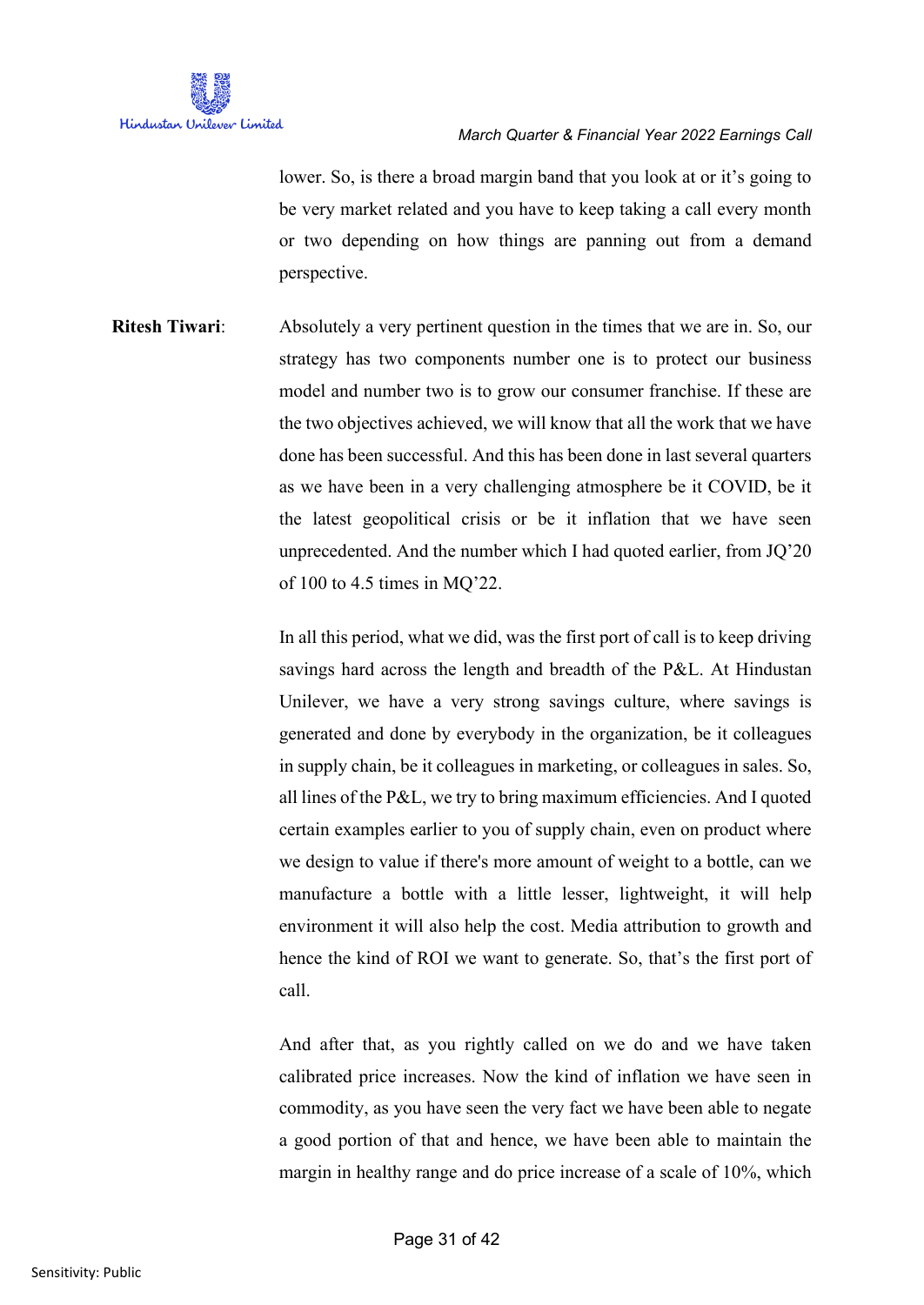as you can see is much lower compared to the amount of commodity which has increased.

Number two this is also where portfolio comes into play, where we have portfolio across price points from mass, from premium, from mid. And I called out earlier that even in these times, there is a segment of population in premium where we are able to sell higher order benefit products, and the growth of that portfolio has been twice the growth of the rest of the portfolio. So, that is something which has also helped us in times that we are in today. So, strategy is mix of that, pricing, and driving cost efficiencies and of course holding our consumer franchise. But what we are not blinking in times like this is to invest behind our products, invest behind our brands. One of the example, I quoted earlier that our products superiority today is twice as much as it was in the base of 2019. So, two times we have more superior products, compared to 2019. Media we have spent 100 crore more in this quarter to ensure that our salience and our media reach is not getting compromised. And we continue to maintain our share of voice ahead of our share of market. So, that gets very squarely done.

Now, in short term, as I called out, we will see stress in margins and margins will decline in short term. And why that will happen, because of the price versus cost gap, when you have sudden huge amount of inflation in input cost, it takes time for us to then mitigate that through cost synergies and pass on the incremental impact through calibrated price increases. And which is why what we mentioned that there will be short term impact on margin as price versus cost gap increases. But we are very confident that we will build it back in a phased manner back into P&L.

But what we are very clear what will not get compromised is our own will to ensure that we are able to grow our business ahead of FMCG market growth. So, that's the overall strategy of the business.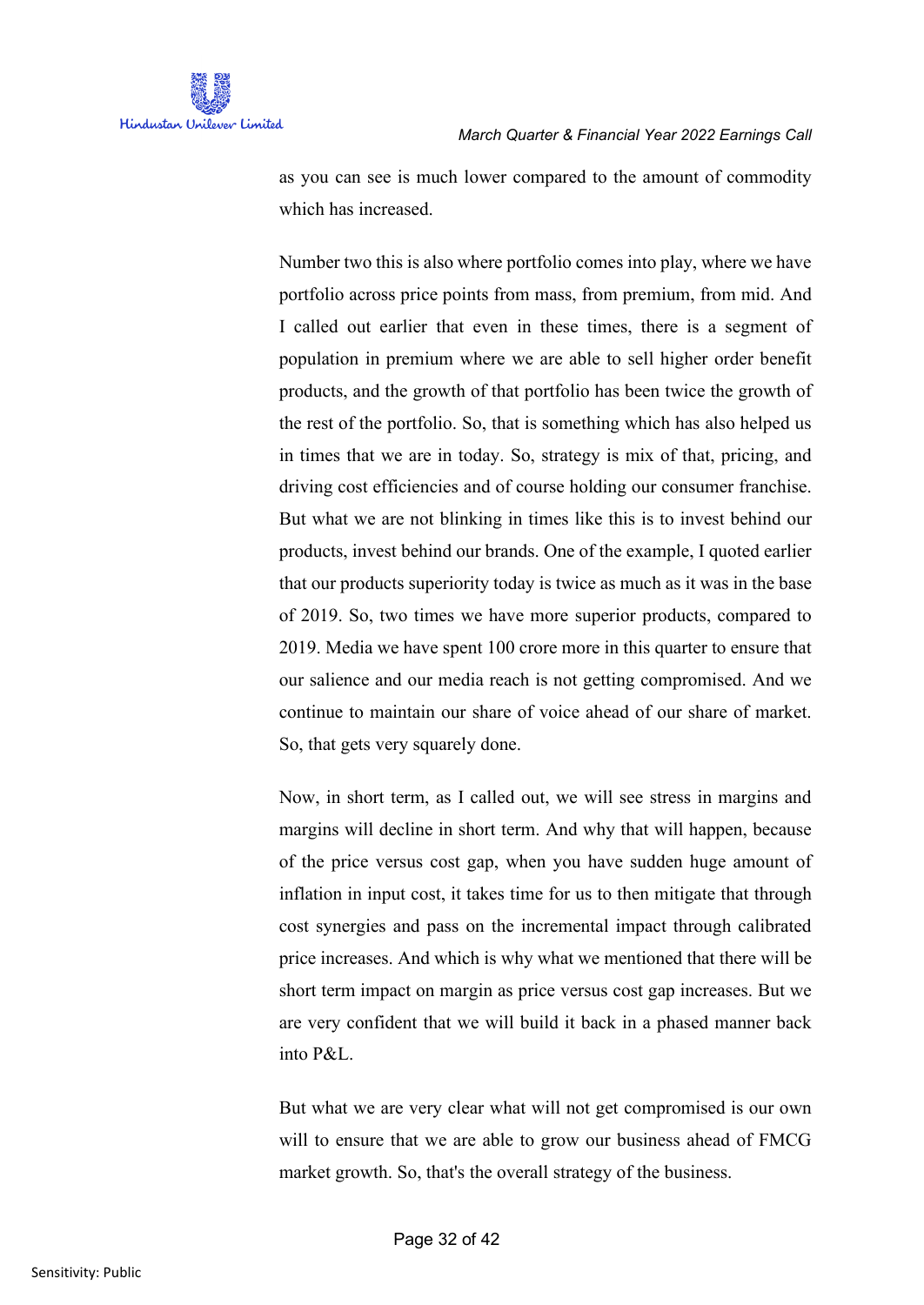

**Sanjiv Mehta:** I will just add a bit more flesh to the bone, to the comprehensive answer that Ritesh has given. We also measure the elasticity. How much is the volume impact that we would have. But we must remember that there is nothing like a perfect elasticity or perfect inelasticity. The second important bit is that when your brands are superior, whether from a mental reach perspective, or brand power, or from a product superiority, then your capacity to take price increase is much more, because the consumers don't always look at absolute price they always look at price value equation. So, that factor also gets into it now.

> And then we look at the portfolio from a lens of how do we from a capacity to pay perspective, how do we protect the low price point packs and where do we have more capacity with people who would be having more disposable income, and a wallet to spend on our brand, that's where we take it. So, there are many variables that get into it and increasingly, we are using lot of data and analytics to help take our decisions.

**Harit Kapoor:** The second is a much shorter question. Actually, just wanted to get your sense on, in your view, do you expect, say media intensity over the next few months also to keep trending downwards? I am not talking about your share of voice, but from an aggregate perspective given probably, players who have lower market shares, regional etc, might be even more stretched than you are, who don't have some of the levers, do you expect that media intensity impact will also keep coming down progressively, at least until the inflation impact is severe?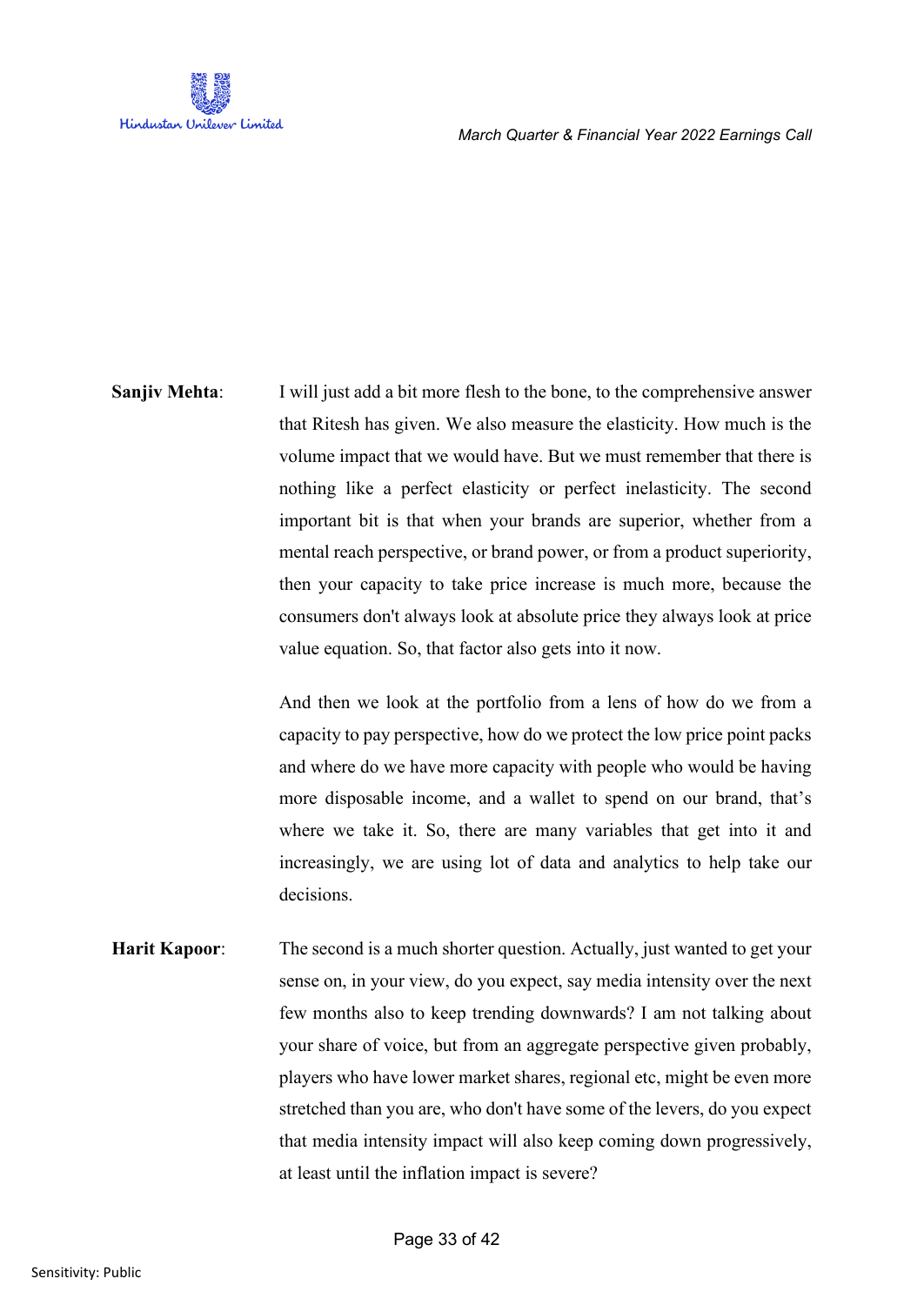

- **Sanjiv Mehta:** See, it has come down by nearly about 20%, if we look at the GRPs on a total basis, but let me be emphatic, we have, our share of voice is more than a share of market. And for us, it is we play for the long term we don't play for the short term. If we see media intensity goes up, we will unblinkingly invest more behind our brands.
- **Moderator:** Thank you. The next question is from Shirish Pardeshi from Centrum Capital. Please go ahead.
- **Shirish Pardeshi:** Two things I am referring Slide #30 and that is the full year performance I am referring. So when you report a full year Rs. 14,000 odd crore for food and refreshment. And the growth is about 6.8%. Since we have completed one year of GSK acquisition, could you, I mean, I don't want to get into too much detail, but if you can broadly tell me what is the growth and what is the contribution from GSK portfolio.
- **Ritesh Tiwari**: Yeah, so, overall, as you have seen, that the growth that we have in food and refreshment is very healthy. And there are two dimensions to that growth a) The growth is comprehensive in terms of the portfolio that we have, but more importantly, as we call out earlier that growth is extremely competitive. And we have gained market share, and we have further improved penetration.

And I was speaking a little earlier about click down on Horlicks within that. So, we have successfully integrated Horlicks. Our reach now, direct distribution is twice what we had pre-merger period. Now when it comes to growth of Horlicks as I mentioned earlier, the key job to be done out here is continue to do market development at scale and support the market growth. Now Horlicks within that is a discretionary category, the point I was making earlier with significant amount of inflation that consumers are witnessing in their kitchen, they are putting more priority at this point in time to essentials against discretionary categories like HFD categories like skincare. But our job is very clearly cut out which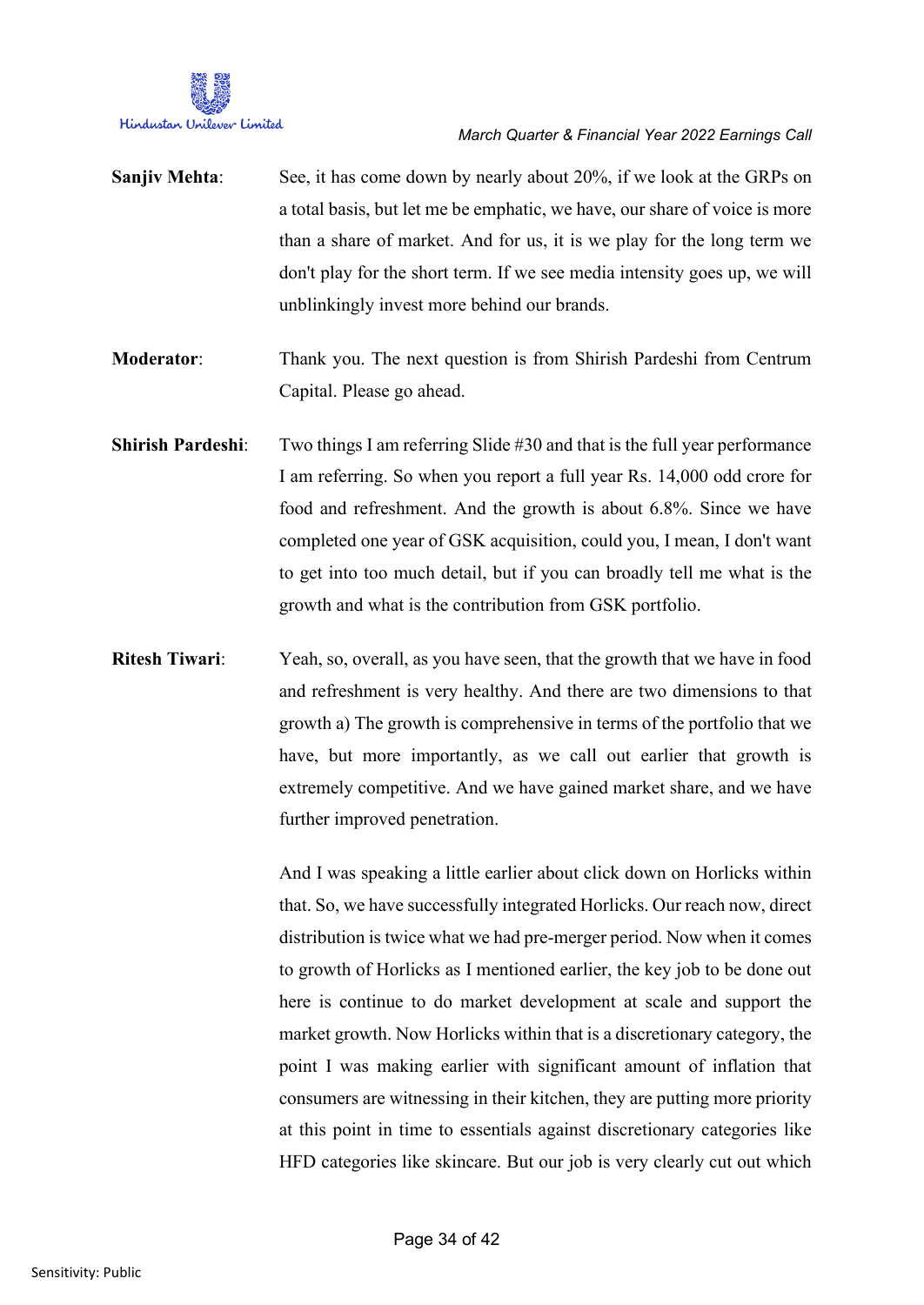is to keep doing market development, fundamentally it is a very attractive category with a low penetration. And hence, our idea is to ensure that we are doing the job of building a portfolio, improving penetration and improving market share.

Within March quarter, and overall, as I have mentioned that our momentum is very strong there and we have gained market share. While the category has seen decline in terms of market. We have further gained penetration as well. So, it's I would say a good set of results, as we started to see impact of market development in early phase. But this is not a short one or two quarter journey, we will be at it, because the runway for growth is much higher and a job of building penetration is long term.

But overall within F&R, if I can call out certain other categories, we have seen very good growth across our Foods & Refreshment, Foods portfolio. Tea, we have seen again, very good competitive growth, we now have both value and volume leadership in our Tea portfolio. You heard us speaking about coffee having a double-digit growth in the quarter. So, it's a pretty broad base performance in the Foods & Refreshment portfolio.

- **Shirish Pardeshi**: Just one follow up here. You did mention in the beginning that the entire integration front end and the back end is done for the GSK, full merger which has happened. And I did see from the margin perspective, the segmental margin for Food & Refreshment has gone up by 200 basis point. So, the question here is that with the full integration now behind do you think this another 200, I mean, I am not saying number, but you see that further expansion on the segmental margin can happen now onwards, despite the inflation, that is different.
- **Ritesh Tiwari:** From the cost synergy front, we had mentioned earlier that we made very significant progress. And since the first year and half, we have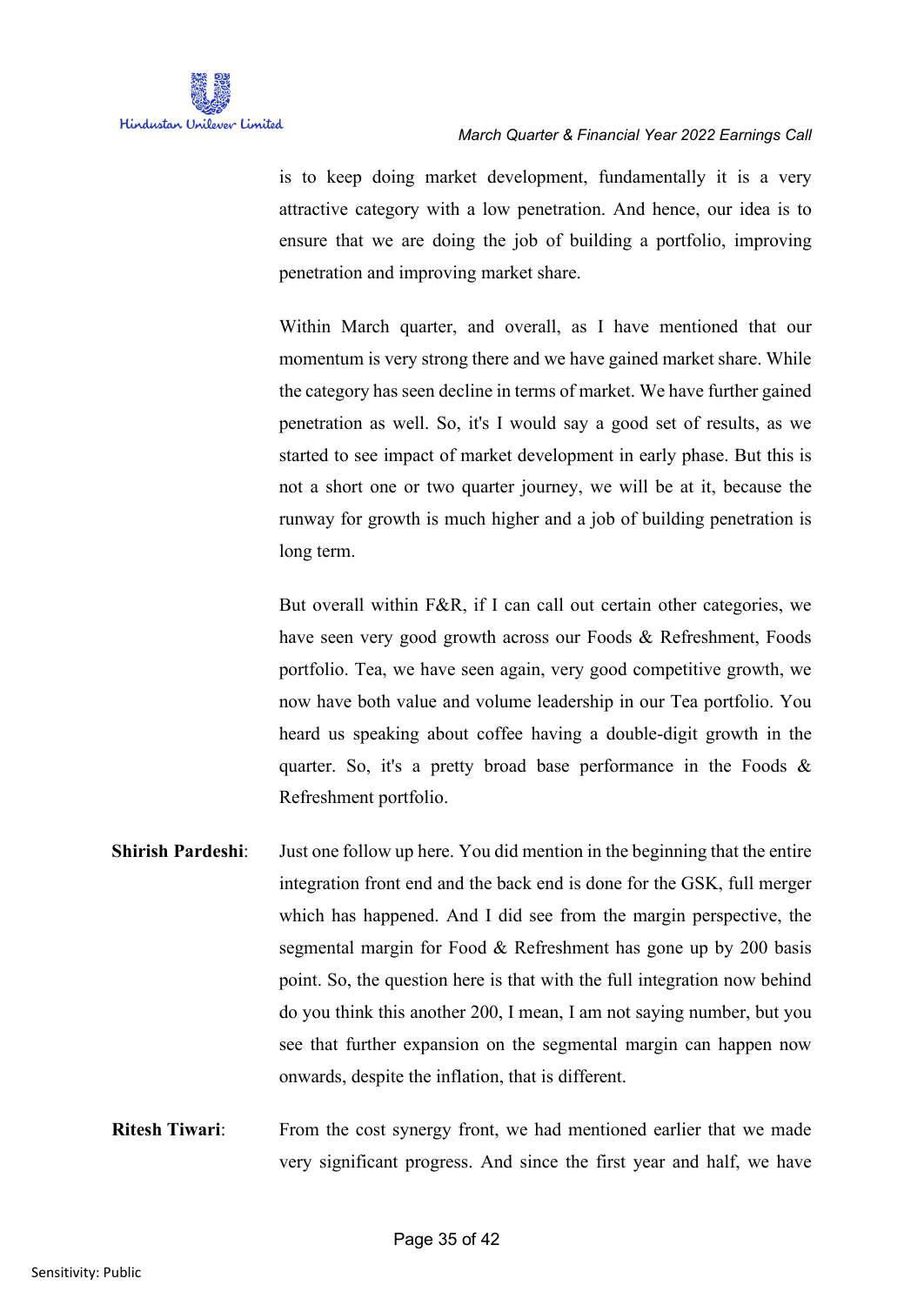

already achieved over ambition that we had on cost synergy, for the first three years in the business case. A good portion of that generation that we did on cost synergy we have invested back in the business to keep driving market development.

Now, if you ask me, is there a further headroom for us to gain synergies and grow further in terms of margin headroom for Horlicks portfolio? The answer is absolutely yes. The areas which will further get savings will be in the area of supply chain and distribution. What we have now finished doing is full integration of our go-to-market structure. The point I was making that our direct outlet coverage is twice what we had earlier. Areas like media, overhead costs, those synergies we have already realized, but in terms of distribution, when I say DCs - depots, in terms of factory manufacturing, there is further headroom that we have to realize, and we have clear line of sight as well of those, it's just that we have been sequencing as to what we should first dial up, and then which is second and third port of call we should go in terms of driving synergies.

So, yes, there is further headroom for growth. And we have very clear line of sight over the next two, three years to keep driving that.

**Shirish Pardeshi:** And my last question, when I look back, since the time I am tracking this Company, what I understand you did mention that we are ahead of share of market in terms of spends and our SOV is much higher. But just an observation having worked in industry, what I find that when we have done the activation and the rural penetration and through the access pack, and you did mention that LUP is also a big number, what I am trying to say here in the volatile demand condition and last two, three quarters, Sanjiv did mention that rural is slowing down, so we did pick up that. But in the context when the demand is not coming and when our prime goal is to improve the frequency of usage, do we think that to gain further market share or to maintain ahead of the curve, even if the rural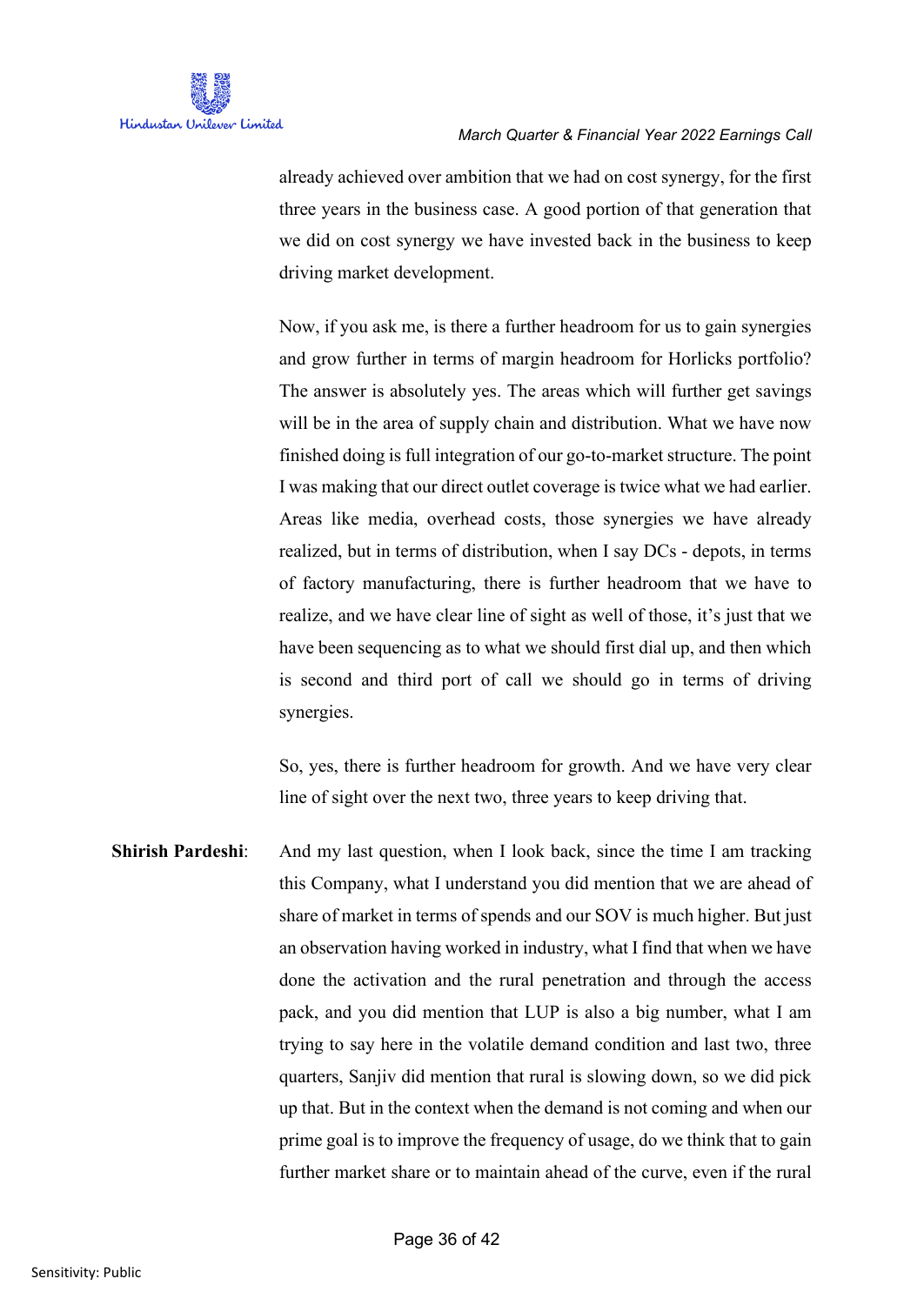

is not coming back at some point of time in next four quarter we will have to up the investments in advertising.

**Sanjiv Mehta**: Yes, advertising, we look at it from a couple of lenses. One is, of course competitive. Yes, we want to be ahead of our market share. The second is we also look at it from a reach perspective. Because let's also accept that we are not, FMCG doesn't operate in isolation, we operate for the eyeballs with other industries as well. So, we need to have a minimal reach to ensure that our brands remain salient. We do that.

> The third thing also we must accept that market development when we invest in it, these are generally first purchased by early adopters. And early adopters are people who have more disposable income with them. So, market development, we believe will continue to grow at a pace faster than the rest of the market, which we have seen over the last several years and it will continue to be so. And we will not cringe away from investing in market development.

> Yeah so we have very clear portfolio, while overall imperative that Ritesh articulated remain, and which we have been very consistent, that in case of this kind of volatile hyperinflation environment, protecting our consumer franchise not only protecting but growing and protecting our business model are the two big imperative. But we play for the long term. And we will not do anything, which in any way will hurt our business from the long term perspective.

**A. Ravishankar**: We will take some questions on the web now. I will start with a question from Avi Mehta from Macquarie. The question is we are traditionally looked to maintain EBITDA margins in the 24% to 25% range as we play all lines of P&L to offset inflation. Would it be fair to expect margins to move to the lower end of this range in the near term? And move back ahead, ensuring that FY23 margins are in this range?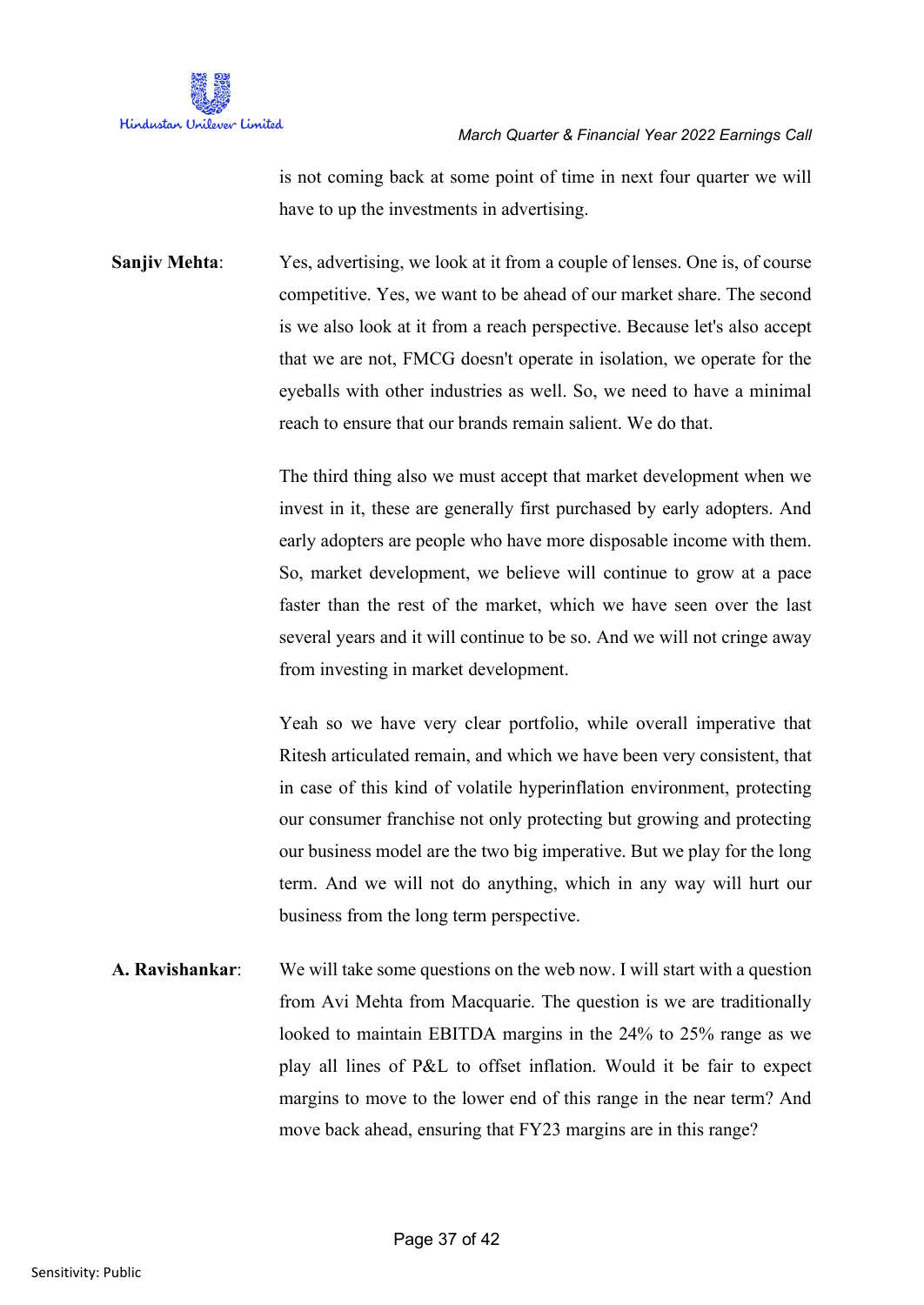

**Ritesh Tiwari**: This is the point I was clarifying and giving more details earlier. We do expect in next two to three quarters sequentially inflation to further go up in terms of commodity costs and input cost inflation. As I mentioned in the strategy is very clear protecting the business model with a very clear objective to grow our consumer franchise and the point that we made earlier, we keep investing for getting the job done. Hence in the next two to three quarters we will see margin to decline. And why that will happen, because the price versus cost gap - when you have sudden increase in cost and we continue to do the job in terms of reducing the cost impact through savings, but the increase which is so substantial in short term, it will lead to of price versus cost gap. And that's what will end up impacting margins in short term. But as I mentioned that in our mind, it's very clear that we will build this margin back in a phased manner over quarters after that. So, that's our clear strategy from a margin perspective. I hope that gives a very clear understanding of where do we see margins for next few quarters.

- **A. Ravishankar**: Sanjiv there is a question on how we assess product superiority?
- **Sanjiv Mehta:** Yes, product superiority, we do blind test. And because if we were to do branded test, we will have an unfair advantage, so we do very clear, blind test to test attributes which are most relevant for the consumer. And that's how we assess the product superiority.
- **A. Ravishankar:** There is a question from Richard Liu. The question is on understanding the strong spike in other operating income in Q4, that is one part of the question. The second is for a little bit of color on the CAPEX numbers and how much of this is PLI related?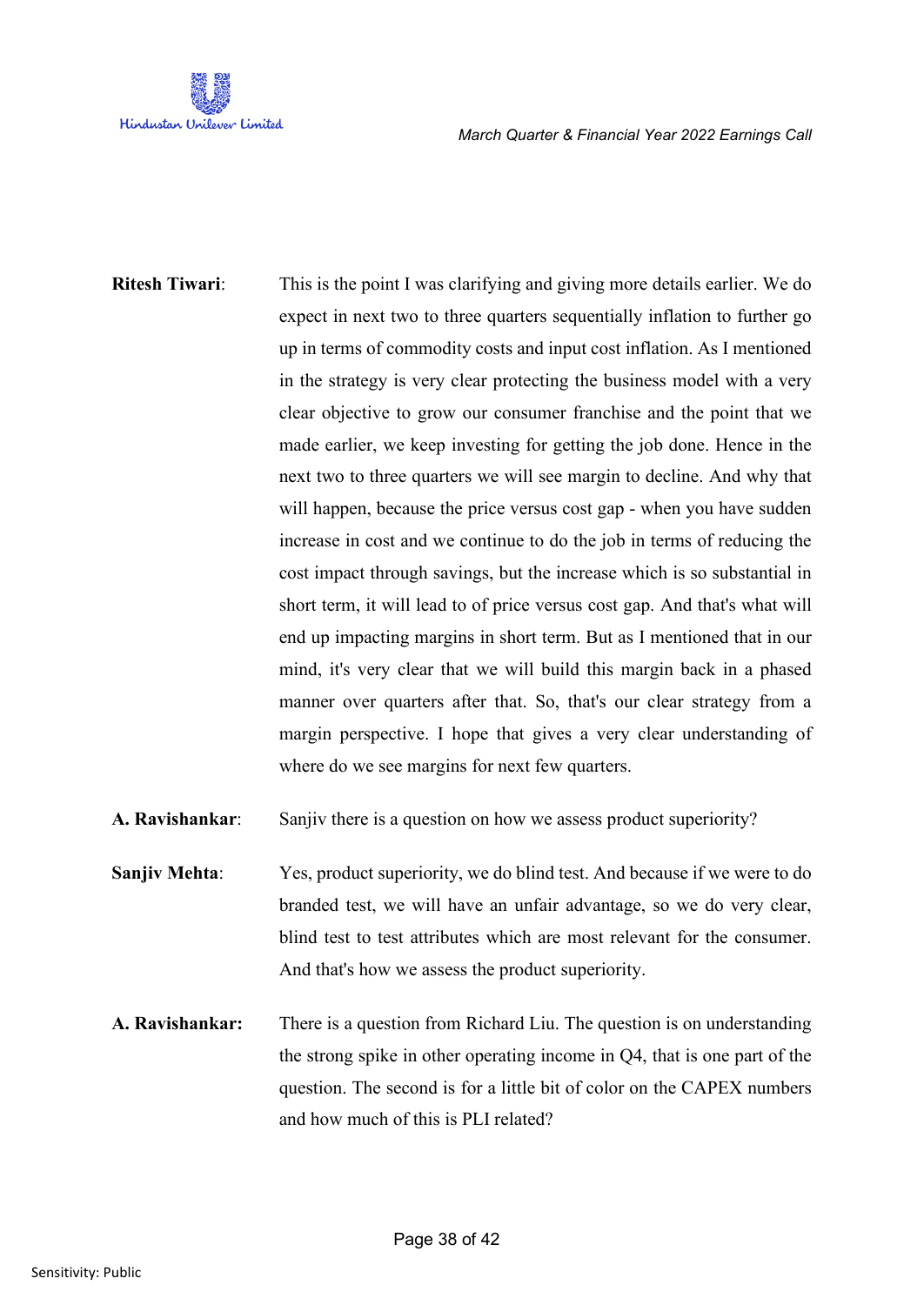

**Ritesh Tiwari:** There are three reasons why the number is higher compared to periods earlier. Number one is we announced that we do have now a participation in PLI scheme. And as part of that this is the first year of the PLI scheme and the incentive that we get that is recorded in this line of other income.

> Number two OTC income, as you know, we do distribution of GSK products. And with that business, we do get revenue of OTC income, which again gets accounted in this line. And hence, with the business which has happened there it has seen better income compared to same period in the prior year. That's the second reason.

> Third as you know, we host global cost centers and global capabilities, which we invoice globally to Unilever. That has further increased in the quarter in terms of investment in those capabilities. And hence, since we host them, we also invoice them the earned income through markups. Those are the three reasons why other income is higher compared to last year.

> CAPEX, very clearly we have stepped up investments in few areas. To start with you have seen UIL, we have blown powder capacity that we are setting up. And as part of that investment as we had called out a couple of years back, that is accounted in UIL books and hence also comes in the consolidated financial statements, there is blown powder capacity in Sumerpur that we are setting up. With the kind of growth that we have seen in Home Care, there is no surprise that we are setting up further capacities to support the growth that we have seen, that's one.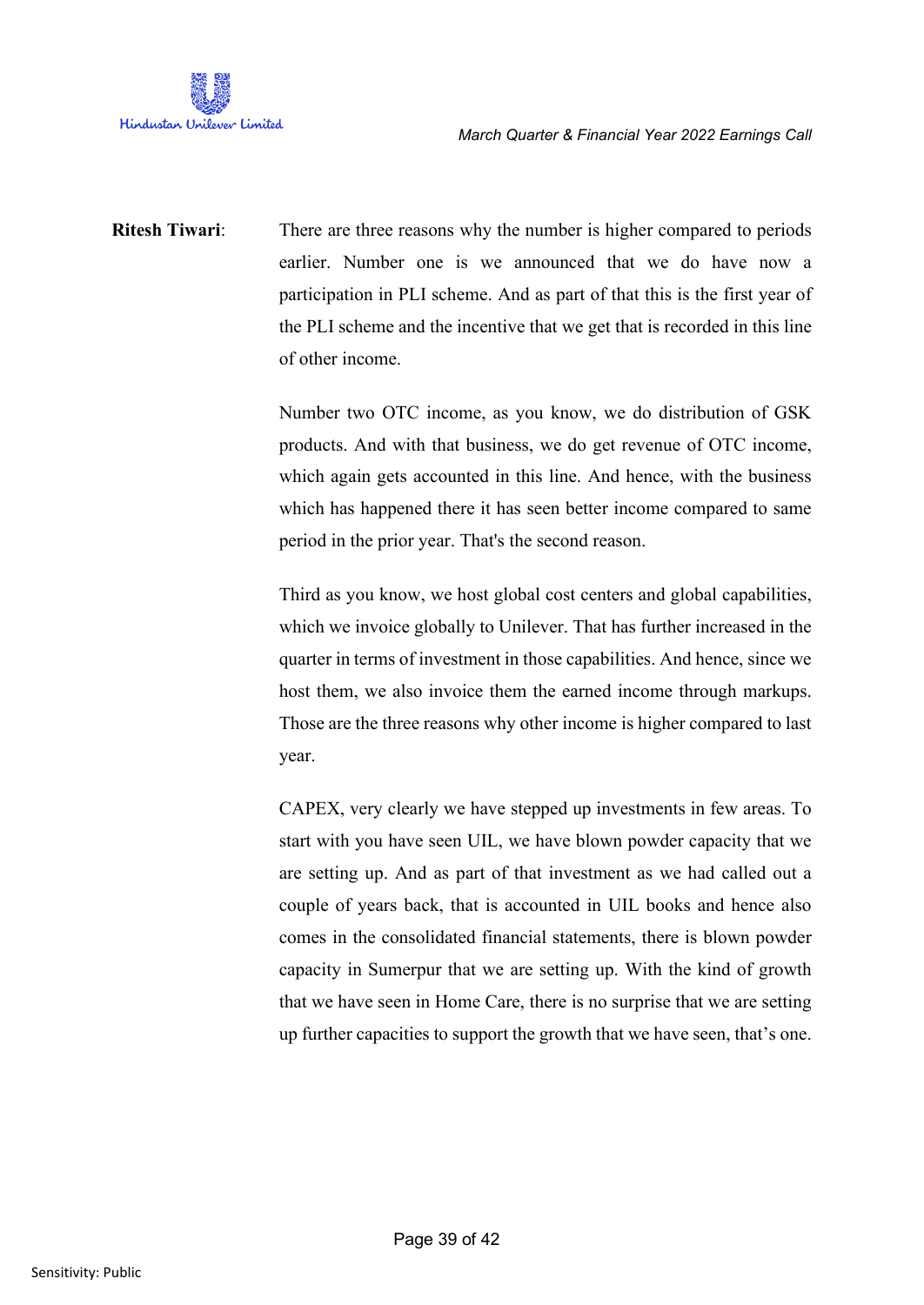But there are also other pockets of investments that we have done be it our distribution centers, be the Nano factory, which we spoke about, the way we have digitized that factory and we have invested in those capabilities or for that matter Ice cream cabinets. This is also the time for us with a good season for Ice cream, as you know, March quarter we called out we had pretty good strong growth in ice cream. In fact our business in ice cream now is higher compared to pre-COVID levels. So, those are the areas where we have done investment in our CAPEX and hence we have seen number inching up.

In the COVID period we were measured with our cash expenditure and our capital discipline and now the growth is coming in and we have appropriately leaned in to ensure that. The last thing that you want is growth getting compromised for not having invested. Investment be it in CAPEX or the investment be it in BMI or for the matter product superiority across the board, we do ensure that growth in no way gets compromised. So, that's the reason why you see an increase in CAPEX expenditure in this financial year.

- **A. Ravishankar**: There is a question from Chirag on what has helped secure the strong margin in Foods business also what has led to strong performance in Fabric care and Household care?
- **Ritesh Tiwari:** So in the foods business margins, there are two broad drivers of that, one, as you know the F&R business includes the nutrition business, and we gave the narrative of the kind of margin we have driven because of cost synergies with nutrition that is one clear driver. And of course, tea, we know that we had very high amount of commodity prices at one point in time. And as we speak now, though commodity is still elevated over 2019, but year-on-year now the inflation is not as high as you have seen in the past period. In fact, year-on-year the Tea commodity costs are coming down.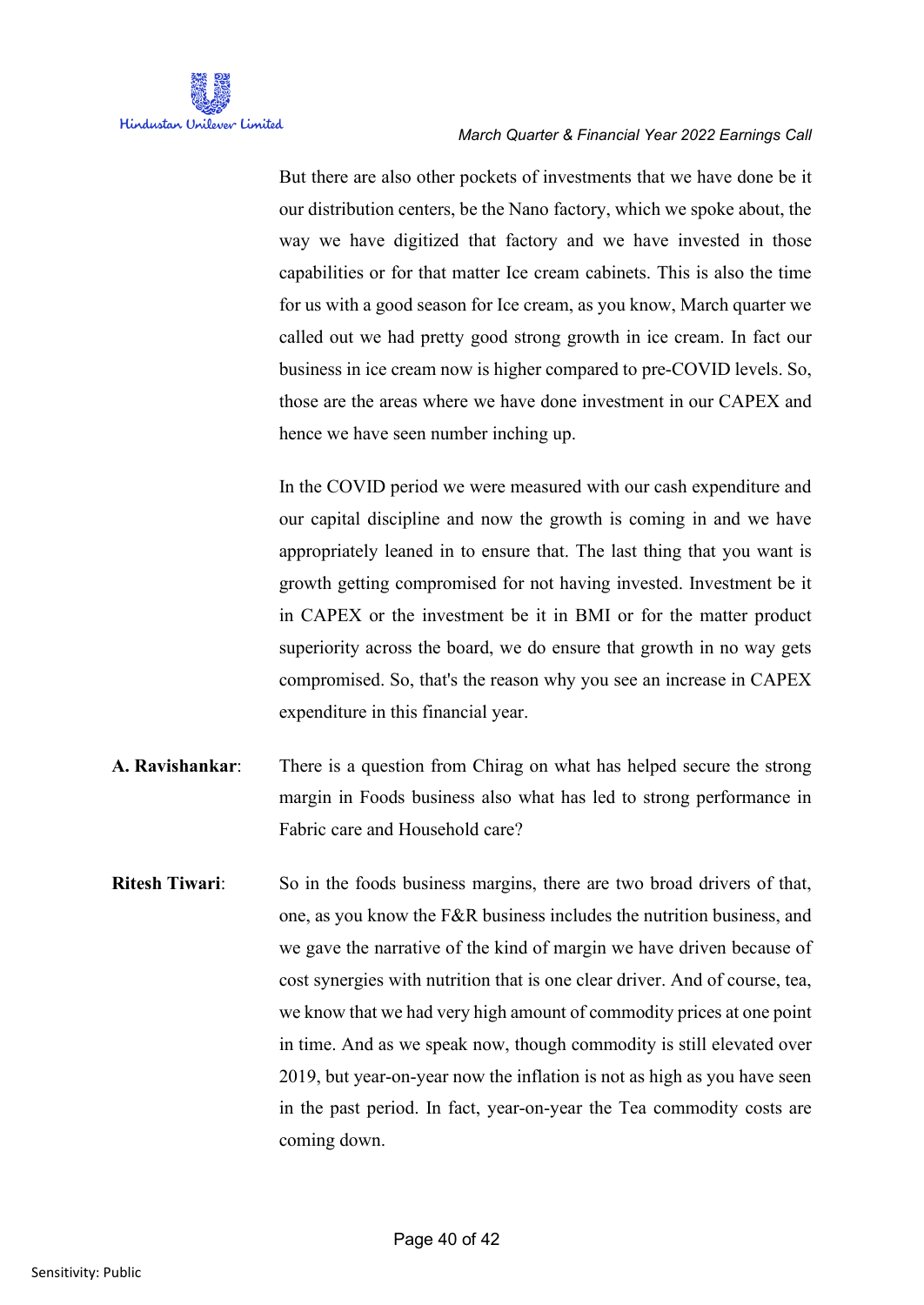

So, there are two factors. But I would say the predominant factor is the kind of work we have done in Horlicks. Beyond Horlicks, beyond Tea, of course, overall, as I mentioned that the job that we keep doing in driving cost synergies across the board, by driving various operating synergies be it distribution, by traveling less kilometers per product movement, or for that matter, cost synergies of media, or promotions, or other supply chain elements. So, there is a large amount of work, which happens in the P&L across the board, that also benefit you see within F&R, as well. So, those are the three reasons I would say why you are seeing better profitability, compared to what we have seen in the past.

**Sanjiv Mehta**: And just to add to what Ritesh has said why Home Care has done so well, I think first we need to sit back and take a bit of a macro picture, that in the last about nine years, we have added Rs. 25,000 crores to our turnover, which is doubling our business and which is more than the absolute turnover of any other FMCG Company.

> The second is we have tripled our EBITDA during this period. And market cap, you guys monitor more closely than I do, I leave it to you. And during this period or even if you look at it during the last couple of years that is the strength of our portfolio not any category will keep growing at a linear pace that doesn't happen. But if you look at it in recent times, we have had a great journey with Tea, where we have taken not only value leadership, but volume leadership and phenomenal growth.

> When you look at our hair care, where we have got record shares right now, and where we have created markets, an amazing journey we have. And similarly on home care, it's been a consistent delivery of superior products with great brand and consistency of engagement platform. Now dirt is good is something with its improved, different manifestation. We